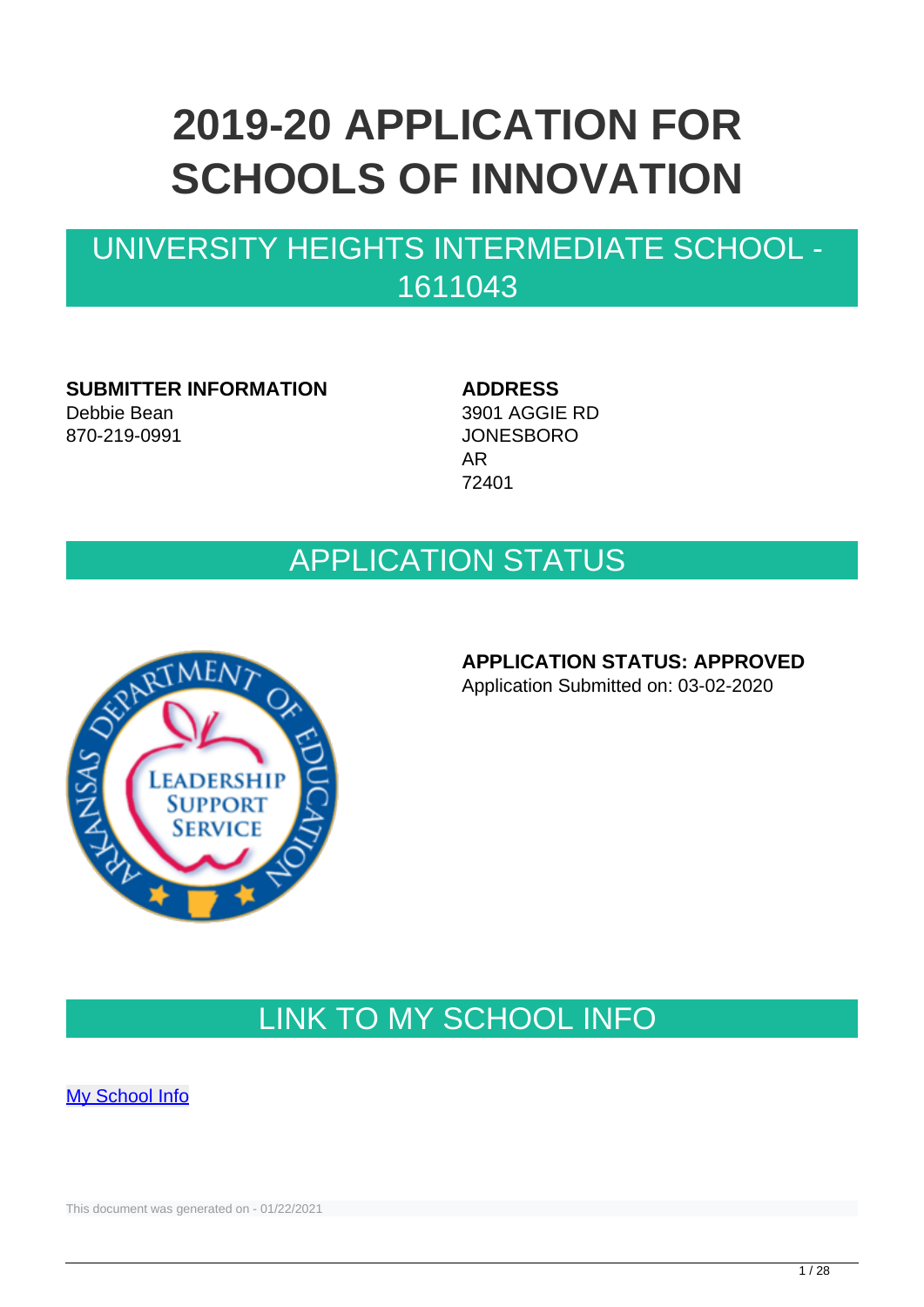## **SECTION 1:** INNOVATION PLANS

### **Narrative Description of the Innovation Plan**

#### SCHOOL DEMOGRAPHICS

University Heights School of Medical Arts is located in Jonesboro, AR. With a city population of 75,866, Jonesboro is the fifth-largest city in our state and the cultural and economic center of northeastern Arkansas. We are one of three intermediate schools within the Nettleton School district. Nettleton created themed intermediate buildings in 2018 beginning with, Science, Technology, Engineering, Art, and Music (STEAM). In 2019, Fox Meadow Creative Media School (FMCMS), and our school, University Heights Schools of Medical Arts (UHSMA) opened with themes. Our district wants to provide choice to our students. Each of these themes will be continued into junior and senior high.

There are three other districts serving the Jonesboro area, Jonesboro, Valley View and Westside public schools. The Nettleton district population is 3,684. UHSMAs current enrollment is 386. Each of our intermediate schools serves third, fourth, fifth and sixth grades. Our student demographic percentages are: 44% black, 34% white, 16% Hispanic/Latino, 4% two or more races, 2% Asian. We have two students placed in ALE and one is homebound due to medical issues. 6% of our students are G/T, 21.5% are special ed and 7% have 504s. 9% of our students live in other districts, but are attending UHSMA by legal transfer or school choice; 4% are homeless/doubled up. Almost 12% are ELL. 82.72% of our students are in high poverty, but through the Healthy, Hunger Free Kids Act, our district met the Community Eligibility Provision and have been able to serve free breakfast and lunch to all district students at the junior high, three intermediates and two elementary buildings. The UHSMA staff includes: certified staff: 40; classified staff: 11; Contracted mental health on site: 3; SRO: 1; Custodial staff: 4; Food staff: 5; Administrative staff:  $2<sub>1</sub>$ 

#### LEARNING DATA TRENDS

In 2018-2019 UHSMA received a school rating of a D. Our three year school ESSA Index Scores revealed a downward trend: 2017-70.39, 2018-68.81 and 2019-61.79. A similar trend is noted within each subgroup, with the largest drop for 2019 was indicated as white students. This is not reflective of typical learning expectations for our student population. After specifically analyzing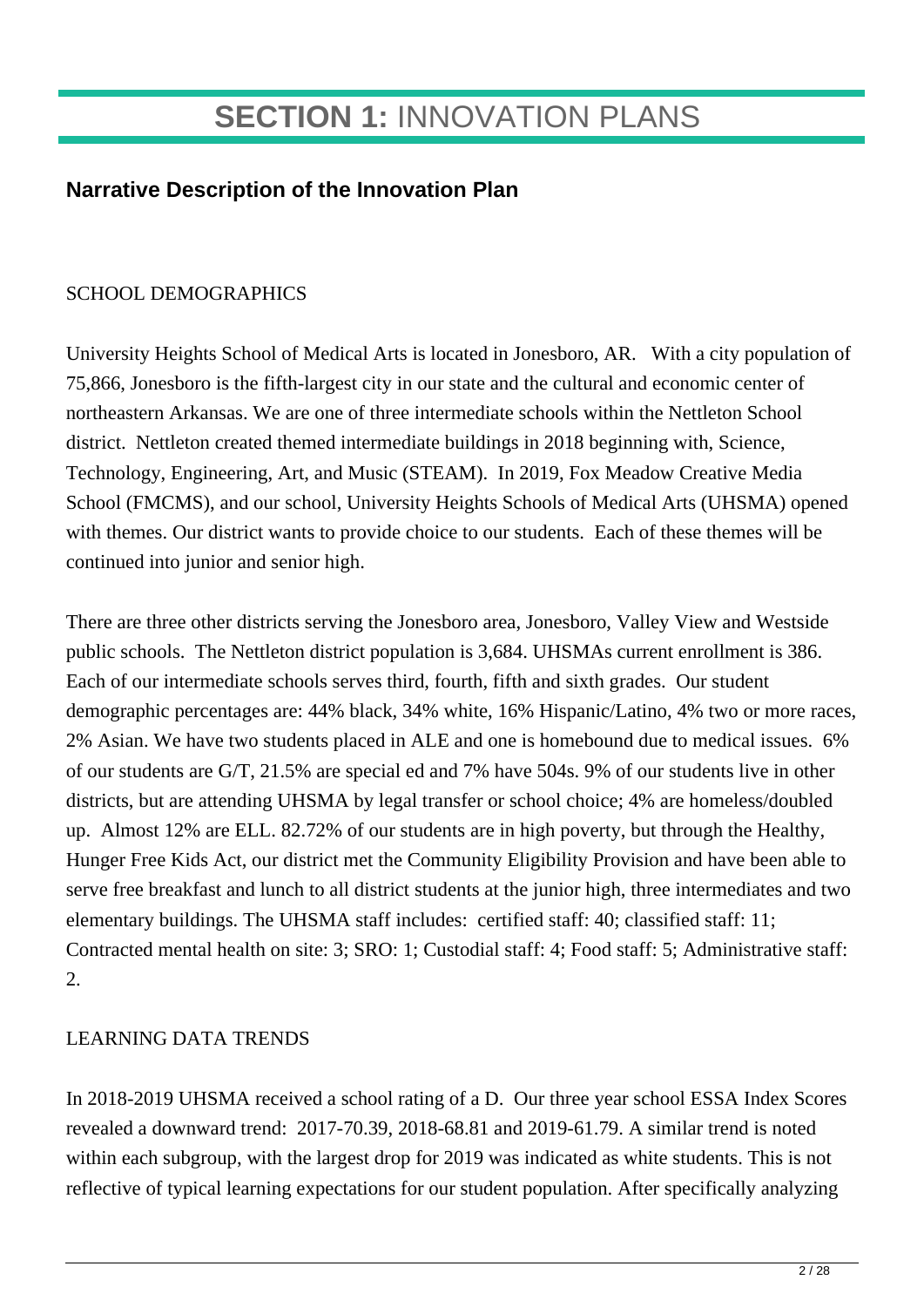literacy data, we discovered 67% of our student population was "Close" or In Need of Support ." According to ESSA, only 33% of our school is reading at grade level. 30.49% of ESSA points were earned for reading at grade level for 2019, dropping from 41.78% in 2018. Our special education subgroup's overall ESSA school index is the lowest of all subgroups with 47.89. We also analyzed our internal data. Our school uses STAR Reading, Dibels, DRA and Words their Way. Through analysis of this data, we learned that many of our students are showing growth, but still not meeting the long-term goal of 80% growth rate each year for achieving readiness; therefore, despite growth, many are still below grade level in both literacy and math.

Analysis of ESSAs Progress Toward Long-term Goal for Academic Achievement report, reveals that our subgroups are not making adequate progress toward meeting long-term goals in achieving readiness for English language arts and Mathematics. The data indicates a need to develop a stronger, more comprehensive, rigorous, and coherent curriculum. Innovative strategies need to be involved in helping the students, parents, and community become one team.

Section 1 Narrative Need for Innovation--WHY

We need to creatively innovate on all levels-classroom instruction, data analysis, flexible scheduling, professional development, cultivating a true sense of community and deepening our learning culture, in order to produce equitable outcomes for all UHSMA students. We want to create a space where young people go to grow and thrive. So many of our students have great potential for success, but are simply not engaged in their own learning, nor do they recognize the value of education in regards to their future. We have to ask ourselves the questions: Is UHSMA data showing trends that our students are on the path to achieving academic success? Will our students be college or career ready upon graduation? Unfortunately, according to current data, the answer for many is no. Having investigated the School of Innovation process, we feel confident this is the direction we should move. The keys to our success will be the five expectations for Arkansas Schools of Innovation:

Collaboration with all stakeholders

Student focused learning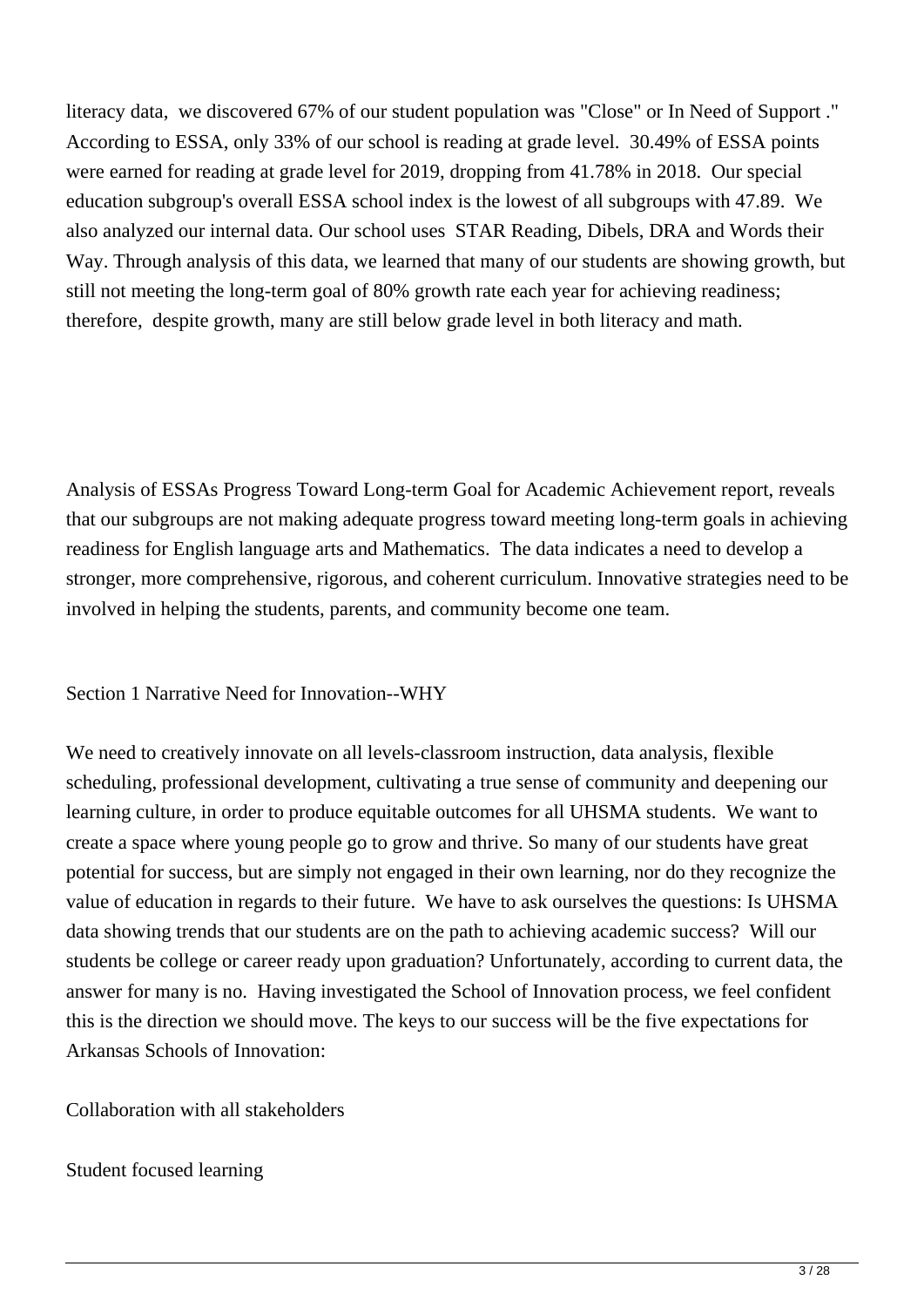#### Mindset of inquiry

Radically impact teaching and learning

Grounded in research and outcomes

Our very first meeting with the SOI Council was very eye-opening for staff, students and parents. We have always had a small core of involved parents, but their role has generally been to help with events and offer general suggestions for fundraisers, etc. This meeting was very different. Putting actual student/school data in their hands and explaining the significance of the results was very empowering. As a group, we created a list of Needs, Current State, and Desired State of our school. The items from this list will become a part of our goals and Theory of Action. We understand there will be challenges along the way, but even the definition of SOI provides the drive to push our efforts- A community of courageous minds, willing to explore, take risks, and commit to the success of ALL learners. Our WHY: Student success is the core reason for change!

We have three areas of focus for School of Innovation:

1. to challenge and support our students to achieve a high standard of literacy academic performance and growth

2. to create a safe, nurturing, and respectful learning environment that will support the whole child by fostering social, emotional and academic skills

3. to engage students in productive and innovative 21st century learning experiences through project-based learning

Goal 1: Literacy Growth

In order to address what is going on with our students learning in literacy, we will research and implement a comprehensive reading program to meet the needs of students scoring in the lowest quartile on the ACT Aspire state reading assessment. Then, as we work to improve practice and develop a collective growth mindset, we will establish a literacy demonstration classroom with a teacher leader who can provide classroom instruction demonstrations and modeling for peers. Within this structure, the grade level teams will work together to identify educational targets and develop strategies to meet them. The teacher leader will guide weekly professional learning communities (PLCs) based on individual teacher and student needs, field test strategies with groups of students, and coach colleagues with implementation of the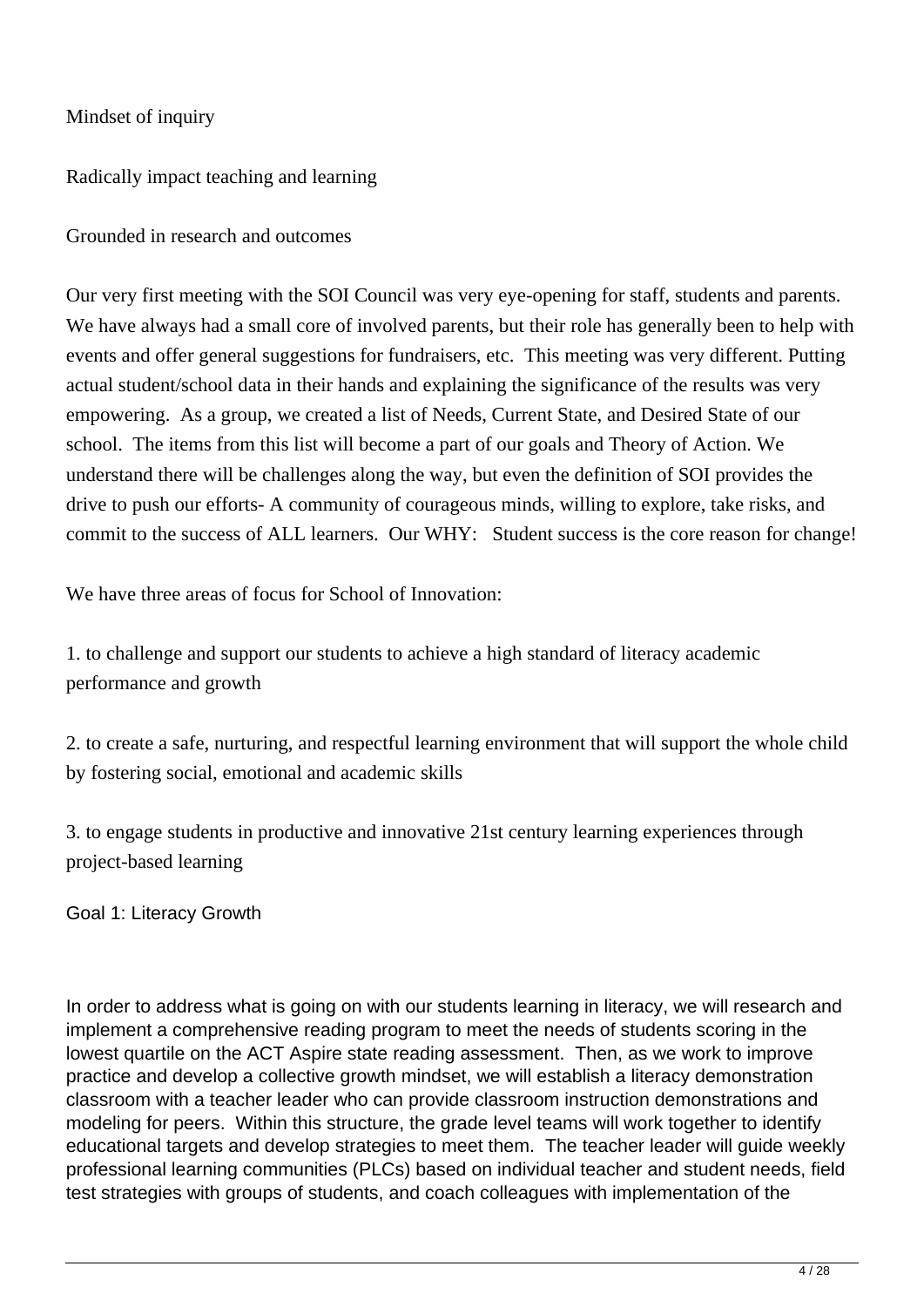strategies that have been proven effective to move every student forward with learning.

We will develop a Literacy Content Focus Class (Walk to Read) which will be a semester-long class taken by every 3rd and 4th grade student, in addition to their Core Literacy Class (Core). With this additional class, students will spend 50% more time (approximately 45 additional hours per year) learning and mastering grade-level, standards-based literacy skills. This structure will be achieved by utilizing our current certified intervention teachers, SPED teachers, along with each grade level teaching team. Within the first few weeks of school, teachers will administer various assessments to determine specific skill deficiencies. Students will be placed into homogeneous groups according to similar skill sets and receive systematic instruction to meet the specified deficiencies. Each teacher will address these specific skills during Walk to Read, which will allow for more in-depth learning of foundational literacy concepts during the Core classes. Core and Walk to Read teachers collaborate consistently throughout the year, leveraging data to determine additional literacy topics to be addressed via a mini lesson. For students who are advancing through grade-level literacy content, we will offer a Walk to Read class, where the teacher embeds advanced literacy skills to front load students for the next year. Teams will meet regularly to ensure and plan for differentiation of instruction and to review the progress toward mastery of skills.

Focus classes will run for 45 minutes and will be comprised of three parts:

A five-minute Do Now, targeting a skill, standard, or fluency exercise.A 20-minute mini lesson, including targeted whole group instruction, partner and individual practice (with rapid feedback), and a short exit ticket Individual practice for the remainder of class, working on self-directed, selfpaced online practice via playlists.

We will expand our Co-Teaching program to increase literacy growth in our Special Education (SPED) students. We are currently using the Boundless Learning Co-Teaching program supported by Johns Hopkins University and Arkansas Department of Education. We only have one pair co-teaching right now. In order to grow this program we will need to develop a flexible schedule and possibly hire another certified SPED teacher.

Goal 2: Emotional Health

At University Heights School of Medical Arts (UHSMA), we want to provide our scholars with an opportunity for a high level of learning along with the ability to create deeper thinkers. It is also equally important that we build a community of learners who look forward to coming to school each day. We strive to create a positive learning environment but also a sense of community where students encourage and challenge each other to be better scholars. Our goal at UHSMA is to promote integrity, emotional health and a sense of responsibility while becoming 21stcentury learners. In an effort to do this, we created a house system where every student has a place and a family to belong. Several of our teachers researched the Ron Clark House System ad attended several training sessions. Our mantra for this year is "Six Houses, One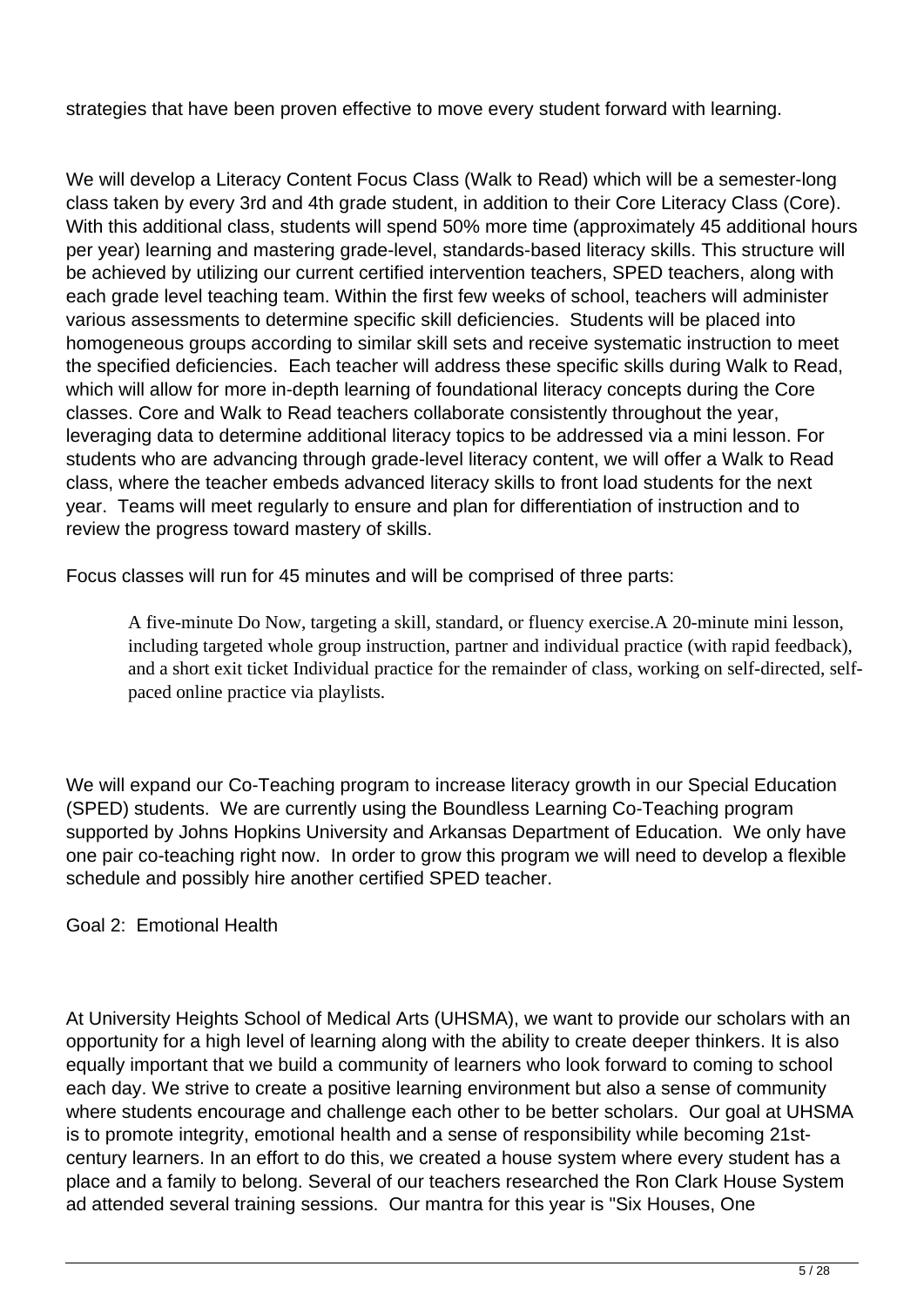Heartbeat." Each of our houses was named based on a specific character trait: Amici-Integrity, Valiente-Courage, Kuleana-Responsibility, Quantum-Respect, Kujali-Compassion and Manuwanui-Perservance. Our inaugural year was an amazing success. Our scholars created cheers, chose house symbols and mascots, as well as designed house crests, which created the foundation that will be a part of their houses for life. Not to mention, they were able to form meaningful friendships with students across grade levels. In a recent survey, one scholar stated that the house system has helped her form better connections with different teachers and students while another stated that the house system helps create a sense of family and belonging to a group. Each week, houses meet to give shout-outs, have team building activities and also meet together in small accountability groups. We celebrate each other and it helps me want to do better, two UHSMA scholars commented. Another scholar stated, I like how they are teaching students to be better and stand up for what is right. The house system brings the whole school closer together, stated one 6th grader. Thanks to the generous donations of local businesses, last year each scholar was given a t-shirt to represent their house. By giving house shirts to all students at the beginning of the year, it immediately created a sense of belonging to a group. It also helped bring students together because students wore their shirts every Friday for house meeting day, as well as, during house tournaments. We had such an overwhelming request from students to complete our house tournaments after COVID closure that we created a virtual tournament that was held the first week of May. Our technology coach created tutorials for students and parents on how to use the FlipGrid app to create and upload their own videos. Student videos were reviewed by our House Leaders and were then prepared to be a part of our live online tournament. Students had to post six videos or pictures of themselves modeling our six House character traits. They received points for their house for each submission. The response was great! These friendly competition tournaments created a great bond between houses as they all cheered each other on. There will be a sorting ceremony at the beginning of the year where all upcoming third graders and new students to our school, will learn what house in which they will belong.

We want to add a stronger mentoring/accountability component to our House System for next year. Emotional Health is broadly defined in literature as encompassing individuals abilities to realize their potential, cope with stress, relate positively with others, make healthy decisions, and contribute to the community. We are researching the Choose Love for Schools Program that was founded by Scarlett Lewis after she lost a child in the Sandy Hook school shooting. The lessons are designed to teach students to understand and manage emotions, set and achieve goals, feel and show empathy for others, establish and maintain positive relationships and make responsible decisions. All of these areas go hand-in-hand with the foundation on which our House System has been established. Emotional health has significant positive effects on two early warning indicators that a student may be falling off-track: Excessive absenteeism (greater than 10% absences) and reoccurring behavior problems. Our mentoring program, embedded within our House System, will strengthen the emotional health of our learning community and will be monitored through records of absenteeism and tracking of behavior issues.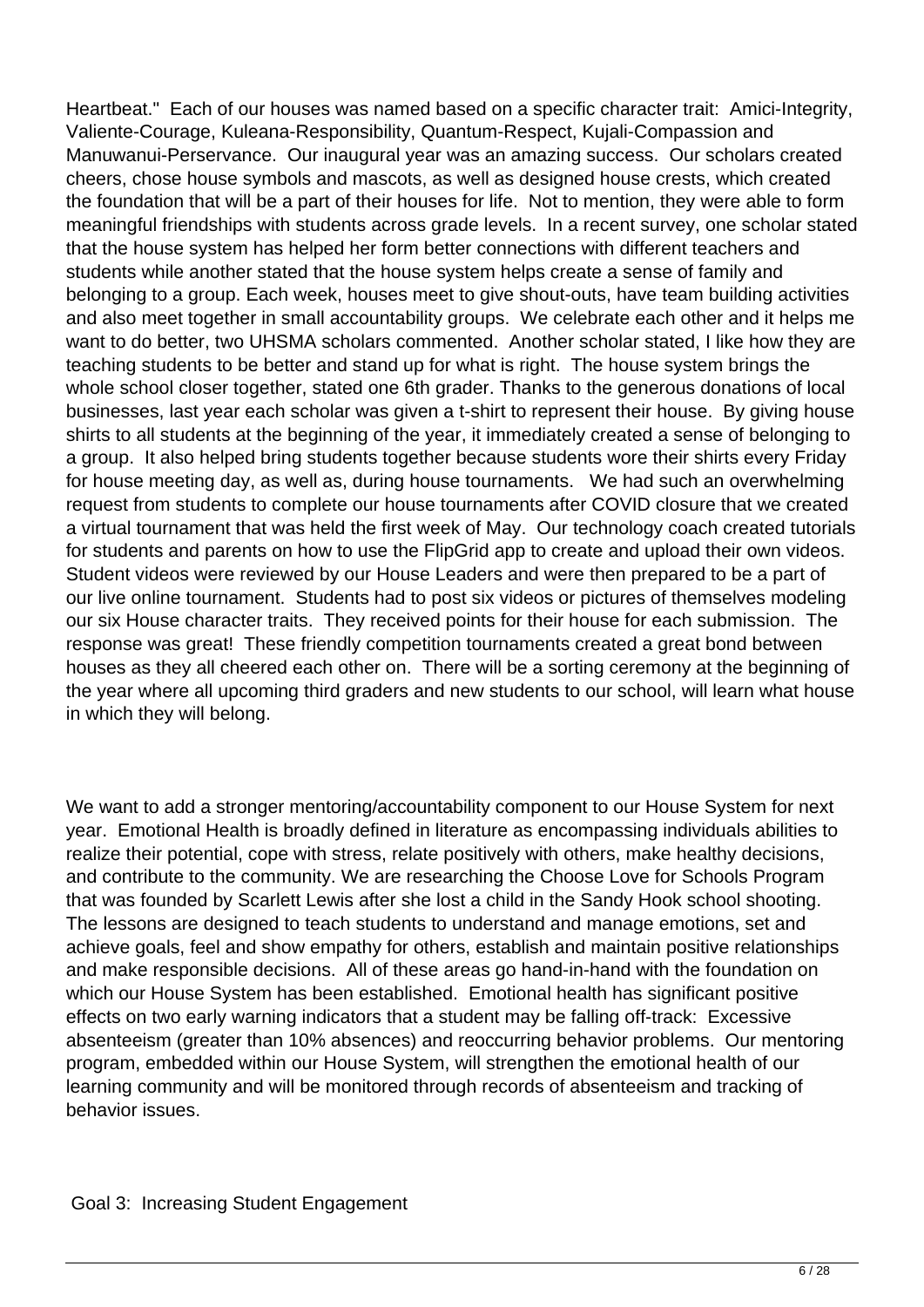Like Emotional Health, the term student engagement is also a complex term that needs a commonly understood definition. For UHSMA, student engagement is the energy and effort that students display within their learning community, observable through a number of indicators and is often difficult to measure. We considered several student engagement indicators: Participation, achievement, positive interaction with teachers and peers, enjoyment, selfregulation, attitude, etc. We also considered several disengagement indicators such as: unwillingness and avoidance, absences (attendance rate 92.67%), poor conduct and inattention. The student engagement ESSA score overall score is 45.38, with the students' with disabilities subgroup being the lowest at 38.68. This was a significant drop from 61.80 in 2018. One method UHSMA teachers utilize to document lack of engagement is Educators Handbook, an online behavior documentation system for our district. Data reveals that for the 2019-20 school year, 785 Office Discipline Referrals (ODR) and 2001 Minor Incidents were written. We selected top five offenses related to engagement/disengagement to review: Defiance (85 ODR, 404 minors), Disrespect (58 ODR, 244 minors), fighting (61 ODR, 15 minors), Inappropriate physical contact (50 ODR, 41 minors) and Physical Aggression (47 ODR, 36 minors). We know the research proves that student engagement has been linked to improved achievement, persistence and retention, while disengagement has a profound effect on student learning outcomes and cognitive development. For our administration and staff, even though the above numbers have decreased significantly from the previous year, they are still unacceptable. We are continually working to keep our students engaged by building relationships, providing more engaging learning activities, offering choice to students and promoting strong mental health through wrap-around services. Our on-site mental health partners currently have a working caseload of 65 students. Our full time counselor and part-time social worker meet on a regular basis with students based upon individual needs.

We began implementation this year of several innovations to address student-learning needs. Our district decided to transform our three intermediate buildings to themed schools. This process was researched and discussed for over a year. The decision to adopt our theme of Medical Arts was a very deliberate decision after learning, according to the Bureau of Labor Statistics, that health care jobs are projected to grow 3 times faster than other professions. We feel like we are giving students opportunities for their future. There are only a few medical themed schools in our state--we hope to trail blaze in this area of teaching the standards through the lens of medical arts. Our teachers have been trained in Project Lead the Way to provide lessons on genetics, brain and infection detection. Teachers have also received training from PBL World (Buck Institute) to develop project based learning units focused on our theme. We propose to continue with embedding these medical based lessons into our day-today curriculum and standards through cross-curricular units, grade level teams and professional learning communities (PLCs). Our medical arts instructional facilitator has worked throughout the year creating a working medical lab for student instruction and establishing partnerships with St. Bernards Regional Medical Center, NYIT College of Osteopathic Medicine on the Jonesboro campus of Arkansas State University, Higginbotham Family Dental Clinic, Delta Care-A-Van, Helping Paws Training Academy, local First Responders, Yoga, Occupational Therapist (Connex) and several others. We were able to provide free health screenings for our community during our last parent/teacher conference. We now have a licensed therapy dog (Abby) and trainer two days each week to work with students. The response from students to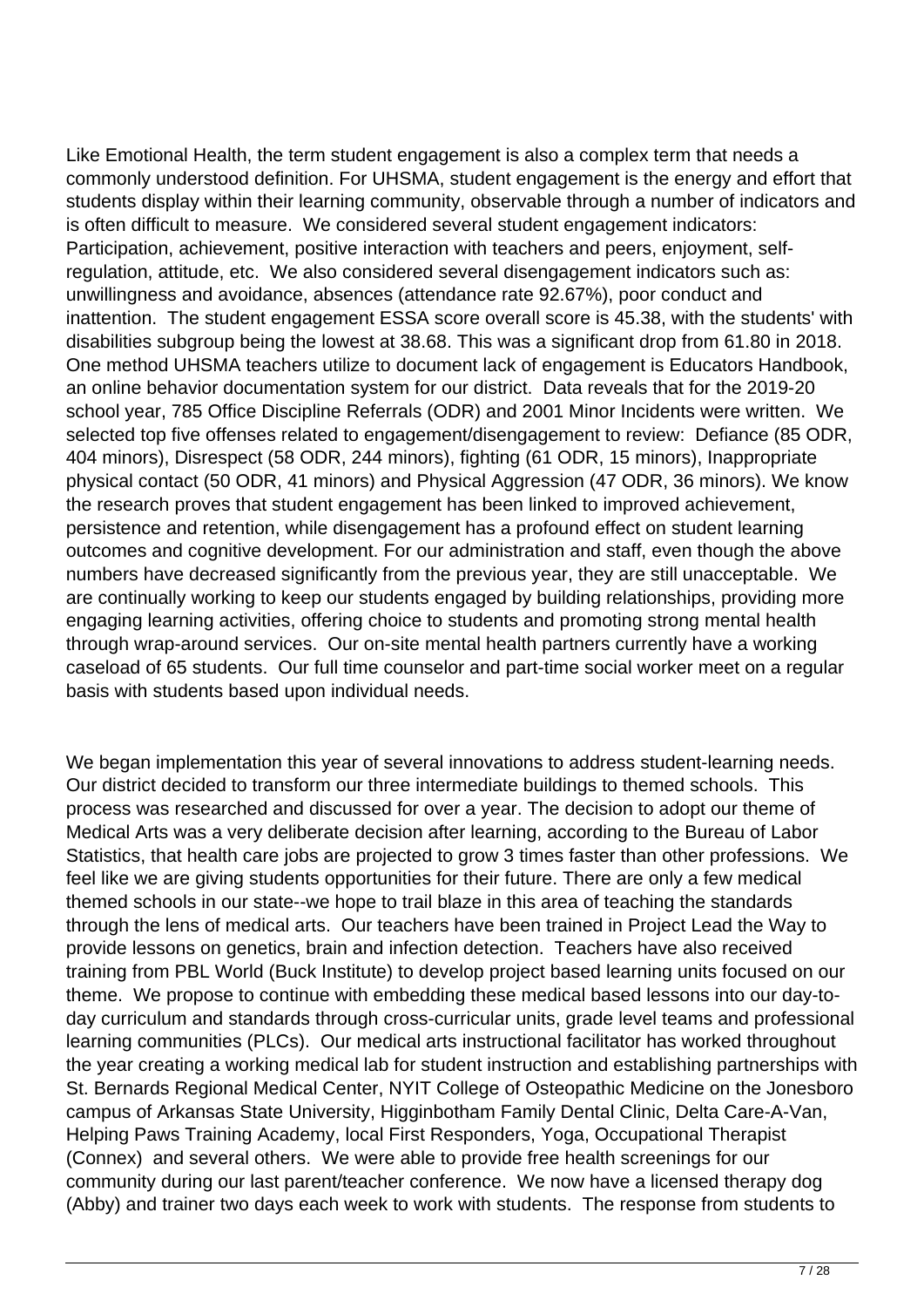Abby has been tremendous. Our UHSMA Medical Arts theme Big Ideas are:

Expose scholars to the medical field so that when they graduate they know the type of medical job they would like to have. Provide health education to kids and families by providing real-life medical experiences for our scholars

Robert Marzano's research has taught us that "student choice" has been linked to increases in student effort, task performance and subsequent learning. We are providing the opportunity of choice for our students and teachers by offering elective classes. We feel that these classes are just as vital as the core content classes when developed properly. We began by engaging our teachers--they each chose a topic that they wanted to teach, something they were passionate about--from gardening, running a 5K, harp, nutrition, first aid, maker-space; the list goes on and on. We offered over 30 options for students to choose from. Classes were held two days a week for each nine weeks. At the end of the nine weeks, new classes were selected. Our elective classes are not just about differentiating students, but differentiating teachers as well. Classes reflected the interests of teachers, and student choice automatically created a self-selected connection to the teachers. Our plan this year is to have our electives support our literacy growth in three ways. Elective teachers will: 1)Encourage annotation/notetaking when students read texts related to the elective topic, 2)use pre/post assessments to show growth in related informational reading, and 3)include written or oral presentations to help students communicate the elective's content.

All of this has been done in order to provide Real-World Projects and learning opportunities for our students that will increase student engagement and cultivate intrinsic motivation. We plan to continue working to meet these Big Ideas, as well as, expand our community partnerships for next year.

**Data Entry Date:** 03/02/20 | **Data Modified Date:** 07/30/20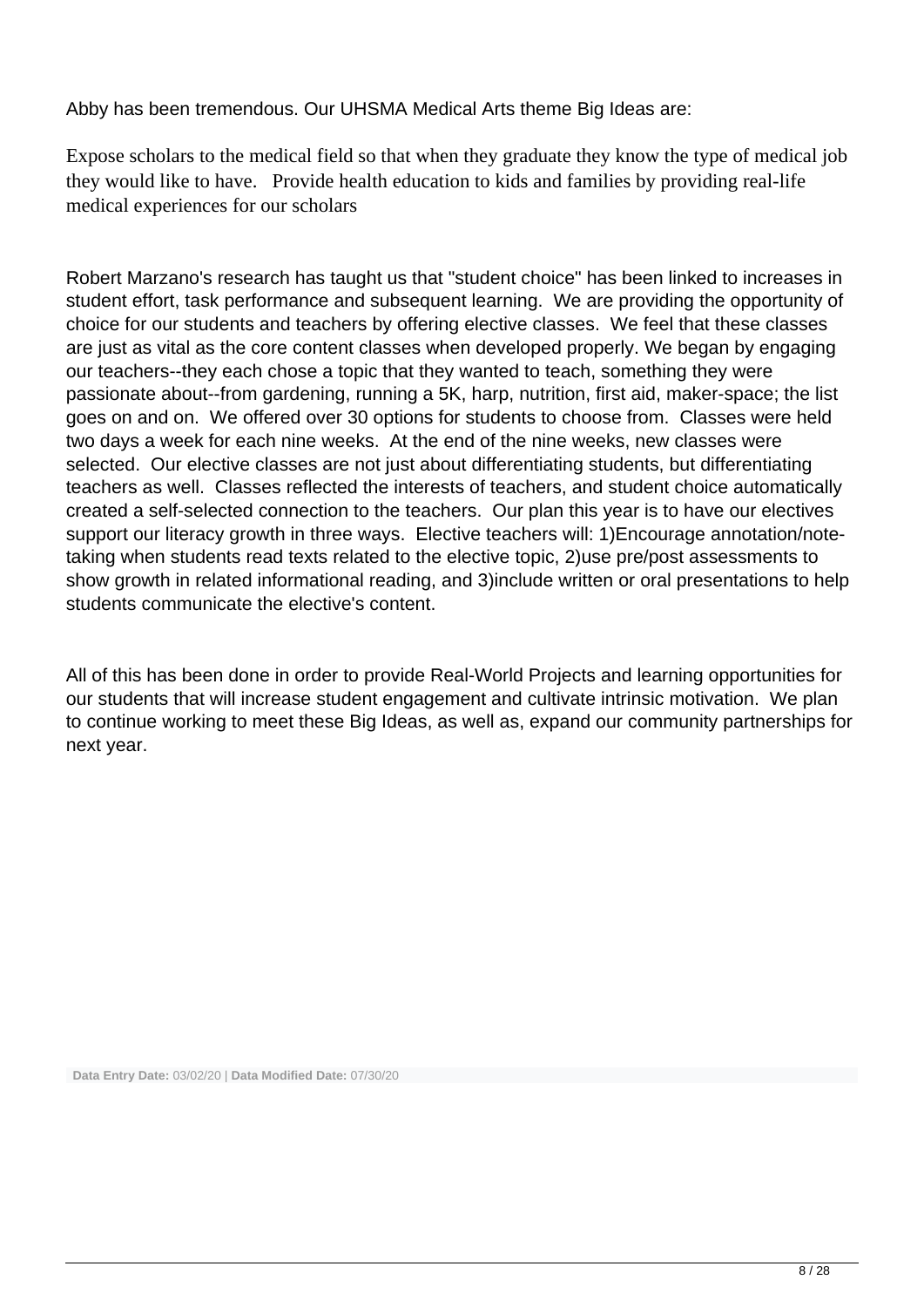## **SECTION 2:** GENERAL QUESTIONS

| <b>Special Conditions ESSA (Check all that</b><br>apply) | <b>Supports and service organizations</b><br>assisting your school. |
|----------------------------------------------------------|---------------------------------------------------------------------|
| Additional Targeted Support and Improvement              | Arkansas Public Resource Center (APSRC)                             |
|                                                          | Education Renewal Zone (ERZ)                                        |
|                                                          | Office of Innovation for Education (OIE)                            |
| Lielcte vans Celese Leonsenzenaart Diese                 |                                                                     |

## **Link to your School Improvement Plan:**

https://drive.google.com/file/d/1HdYGK3Nlw40aRkPYmz13iJXPHNYC08yS/view

**Data Entry Date:** 03/02/20 | **Data Modified Date:** 03/02/20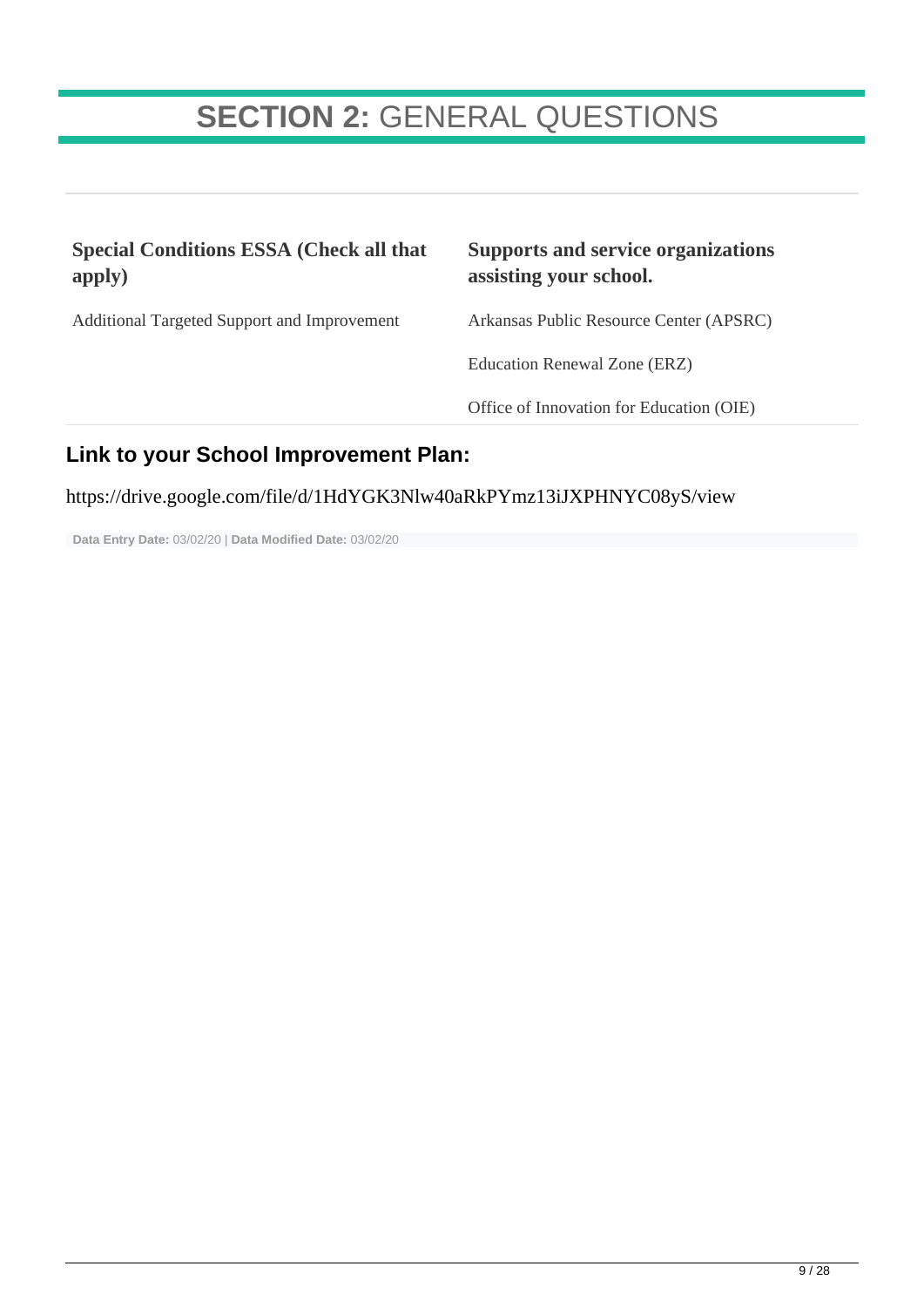### **Exploring and Learning**

We encourage you to work in this section before completing the School of Innovation Plan and Goals. The primary purpose of Exploring and Learning is to build the capacity of stakeholders for the work of innovation up to the submission of the application on April 23, 2019.

| Meeting<br>Date              | Meeting<br>Purpose                                                                                                                                                                                                       | Focus<br>Audience<br>& Number<br>Attended           | <b>Meeting Outcome/Planned</b><br><b>Next Steps</b>                                                                                                                                                                                                                                                                                              |
|------------------------------|--------------------------------------------------------------------------------------------------------------------------------------------------------------------------------------------------------------------------|-----------------------------------------------------|--------------------------------------------------------------------------------------------------------------------------------------------------------------------------------------------------------------------------------------------------------------------------------------------------------------------------------------------------|
| $07/21/2020$ -<br>07/21/2020 | Coaching Call for Re-<br>entering school with<br>innovation-with the<br>OIE/2Rev (Ben Rayer)                                                                                                                             | <b>Certified Staff</b><br>(Number<br>Attended: 10)  | We discussed what is going well and what it<br>proving to be a challenge. We prioritized a list of<br>areas of need. Mr. Rayer will send us resources for<br>teacher PD for parent communication and blended<br>learning. We will have the opportunity to<br>participate in another call once we have received<br>and reviewed resources.        |
| $07/21/2020$ -<br>07/21/2020 | Phone conference with<br>Marsha Hash to discuss<br>proposed waivers.                                                                                                                                                     | School<br>Adminstrator<br>(Number<br>Attended: 2)   | We discussed the three waivers and determined<br>that 2 of those were no longer needed. The third<br>waiver was investigated and Marsha found that we<br>needed to change it to a Teacher Licensure Waiver:<br>Ark. Code 6-15-1004, 6-17-309, 6-17-902, and<br>6-17-919 Standards 4-D.1, and Rules governing<br>Educator Licensure Section 7.00. |
| $05/11/2020$ -<br>05/11/2020 | Due to COVID closure<br>and regulations, our<br>committee was unable to<br>physically meet. The<br>application has been<br>sent to all committee<br>members through email<br>for any feedback,<br>concerns or questions. | Other<br>(Number<br>Attended: 21)                   | Once I receive feedback and corrections have been<br>addressed, the application will go before the<br>Nettleton School Board for approval. Upon board<br>approval, application will be submitted to the SOI<br>site.                                                                                                                             |
| $04/27/2020$ -<br>04/27/2020 | Zoom staff<br>meeting--focus to<br>address the gap caused<br>by COVID closures-                                                                                                                                          | Teacher<br>(Number<br>Attended: More<br>than $25$ ) | Review current essential standards/skills<br>Document those you were unable to complete due<br>to early school closure<br>Send google doc to next grade level                                                                                                                                                                                    |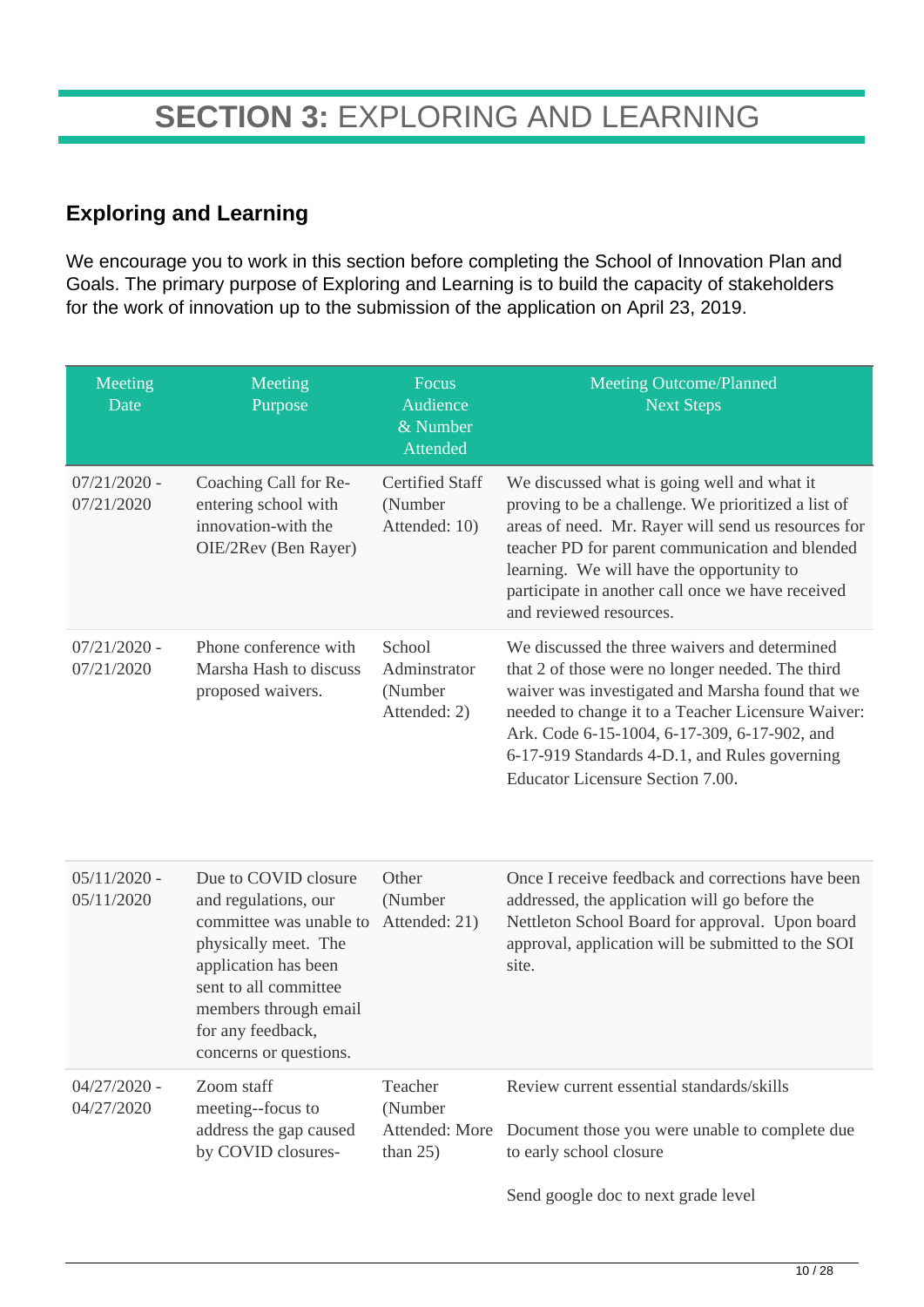| Meeting<br>Date              | Meeting<br>Purpose                                                                                      | Focus<br>Audience<br>$\overline{\&}$ Number<br><b>Attended</b> | <b>Meeting Outcome/Planned</b><br><b>Next Steps</b>                                                                                                                                                                                                                                                                                                                                                                                                         |
|------------------------------|---------------------------------------------------------------------------------------------------------|----------------------------------------------------------------|-------------------------------------------------------------------------------------------------------------------------------------------------------------------------------------------------------------------------------------------------------------------------------------------------------------------------------------------------------------------------------------------------------------------------------------------------------------|
|                              |                                                                                                         |                                                                | revise pacing guides to include missing<br>standards/skills                                                                                                                                                                                                                                                                                                                                                                                                 |
|                              |                                                                                                         |                                                                | determine which assessments will be used to<br>analyze student progress once school begins                                                                                                                                                                                                                                                                                                                                                                  |
|                              |                                                                                                         |                                                                | first 9 weeks will be focusing on "catch up"<br>instruction in addition to reg curriculum-electives<br>will begin second 9 weeks                                                                                                                                                                                                                                                                                                                            |
| $03/31/2020$ -<br>03/31/2020 | ZOOM with OIE check-<br>in and Summer Learning<br>Opportunities                                         | Other<br>(Number<br>Attended: 18)                              | I'm not sure exactly how many attended this<br>ZOOM, but we shared a lot of great information<br>about possible learning opportunities for our<br>students to bridge the gap in our unusual school<br>year closing due to COVID. We left the meeting<br>with a shared list of ideas. I passed this info on to<br>my team to add their own ideas. Two other<br>members of our committee also attended this<br>ZOOM, Drs. Steve and Natalie Leslie, from ASU. |
| $03/02/2020$ -<br>03/02/2020 | SOI Training at Lonoke<br>location provided by<br>Office of Innovation                                  | Other<br>(Number<br>Attended: 4)                               | Teachers learned more about the process--lots of<br>brainstorming greatest needs of students                                                                                                                                                                                                                                                                                                                                                                |
| $03/02/2020$ -<br>03/02/2020 | SOI Training at Arch<br>Ford location provided<br>by Office of Innovation                               | Other<br>(Number<br>Attended: 4)                               | First time for District Admin to attend an<br>informational meeting                                                                                                                                                                                                                                                                                                                                                                                         |
| $02/20/2020$ -<br>02/20/2020 | Meeting with the School<br>of Innovation Council to<br>share school data and<br>overview of the process | Other<br>(Number<br>Attended: 20)                              | Staff, parents, and students reviewed school data<br>and each contributed to an activity identifying<br>greatest needs of UHSMA                                                                                                                                                                                                                                                                                                                             |
| $10/24/2019$ -<br>10/24/2019 | Information meeting by<br>SOI                                                                           | School<br>Adminstrator<br>(Number<br>Attended: 1)              | Begin to share information with District Admin                                                                                                                                                                                                                                                                                                                                                                                                              |
| 10/23/2019 -<br>10/23/2019   | <b>Focused Study Tour</b><br>provided by Office of<br>Innovation                                        | School<br>Adminstrator<br>(Number<br>Attended: 1)              | Gathered multiple ideas                                                                                                                                                                                                                                                                                                                                                                                                                                     |
| $09/23/2019$ -<br>09/24/2019 | <b>Education Innovation</b><br>Summit to explore<br>innovative ideas.                                   | School<br>Adminstrator<br>(Number<br>Attended: 1)              | Decision to pursue SOI journey                                                                                                                                                                                                                                                                                                                                                                                                                              |
| 08/08/2019 -<br>08/08/2019   | Back to school faculty<br>meeting-provided an                                                           | Other<br>(Number                                               | Teachers now have an understanding of the process                                                                                                                                                                                                                                                                                                                                                                                                           |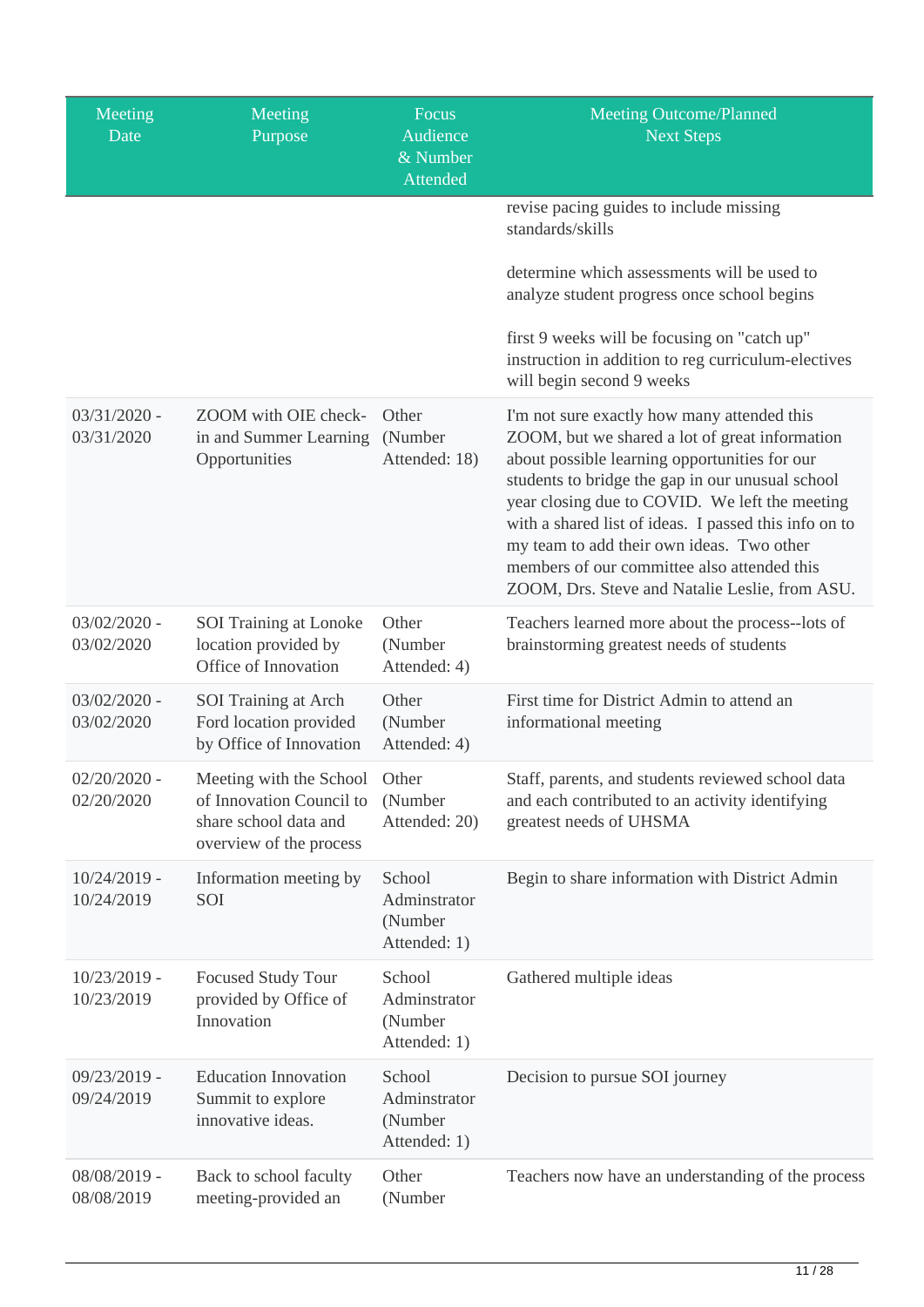| Meeting<br>Date | Meeting<br>Purpose                                   | <b>Focus</b><br>Audience<br>& Number<br>Attended | <b>Meeting Outcome/Planned</b><br><b>Next Steps</b> |
|-----------------|------------------------------------------------------|--------------------------------------------------|-----------------------------------------------------|
|                 | overview of the SOI<br>process to build<br>awareness | Attended: More<br>than $25$ )                    |                                                     |

**Data Entry Date:** 07/22/20 | **Data Modified Date:** 07/22/20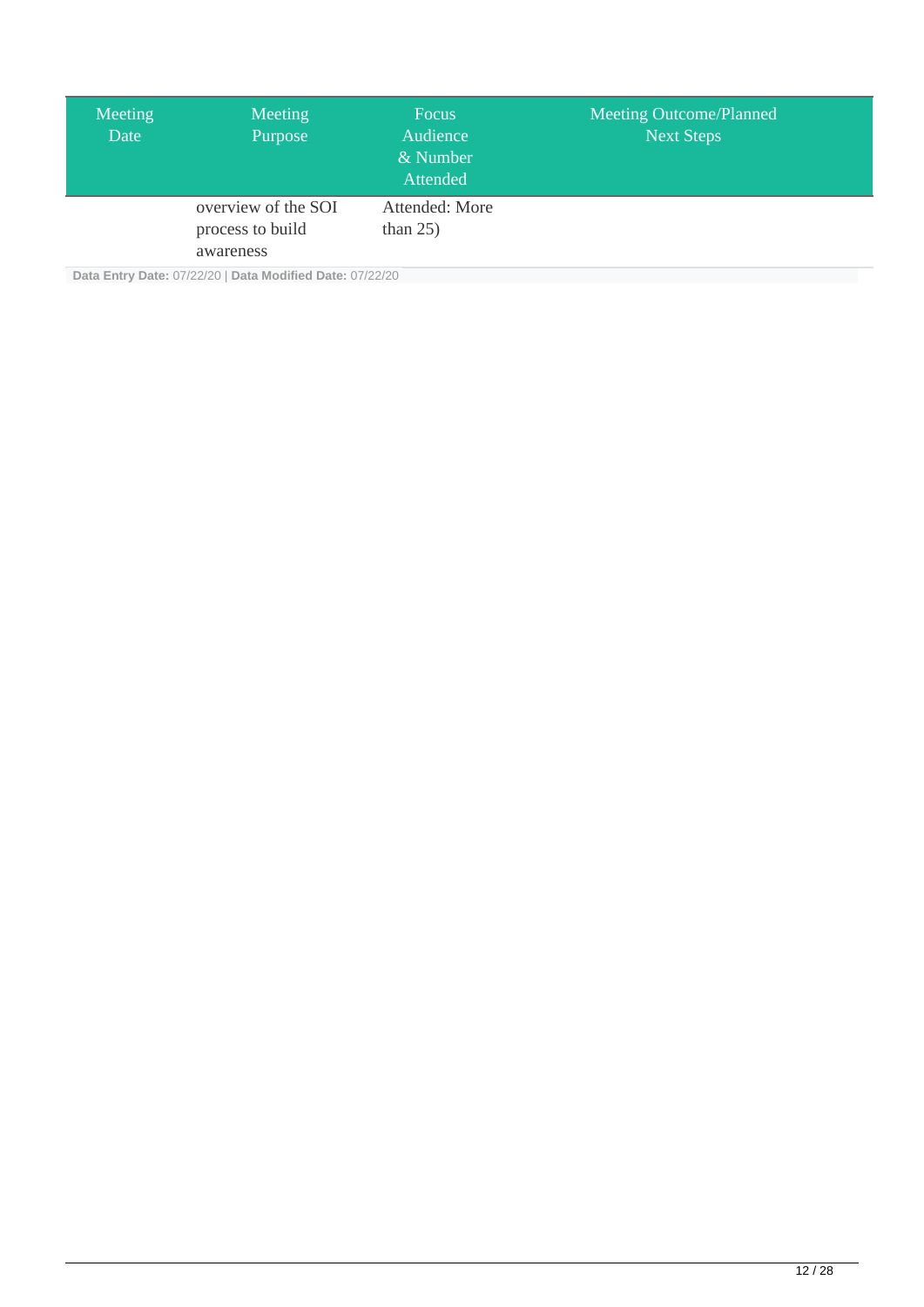## **SECTION 4:** COUNCIL OF INNOVATION

### **Council of Innovation**

The Council of Innovation is composed of a representative group of teachers, classified employees, the building principal or designee, parents, community members, minimum of two (2) students and minority membership in schools with ten percent (10%) or greater minority student population. The council shall generate innovative ideas and proposals and seek diverse ideas from other stakeholders to determine the content of the plan that will be voted on by the school employees.

#### **Minority Representation:** 18.18%

| Name of<br>council member  | Representative<br>group       | Council<br>Position | Minority       | Date<br>Elected |
|----------------------------|-------------------------------|---------------------|----------------|-----------------|
| Rebecca Camarata           | Teacher                       | member              | N <sub>o</sub> | 02/20/2020      |
| Donnie Hauge               | <b>School Board</b><br>Member | advisor             | N <sub>o</sub> | 02/20/2020      |
| Erica Smith                | Parent                        | member              | N <sub>o</sub> | 02/20/2020      |
| Matt Smith                 | Parent                        | member              | N <sub>o</sub> | 02/20/2020      |
| Natalie Johnson-<br>Leslie | Community<br>Member           | member              | Yes            | 02/20/2020      |
| <b>Steve Leslie</b>        | Parent                        | member              | Yes            | 02/20/2020      |
| Alison Hernandez           | Parent                        | member              | Yes            | 02/20/2020      |
| Caleb Clay-Griffin         | Student                       | member              | Yes            | 02/20/2020      |
| Paul Davis                 | Student                       | member              | N <sub>o</sub> | 02/20/2020      |
| Zoie Bonner                | Student                       | member              | N <sub>o</sub> | 02/20/2020      |
| Julie Barker               | <b>Certified Staff</b>        | member              | N <sub>o</sub> | 02/18/2020      |
| Mona Baker                 | <b>Classified Staff</b>       | member              | N <sub>o</sub> | 02/18/2020      |
| Cheryl Russell             | <b>Certified Staff</b>        | member              | N <sub>o</sub> | 02/18/2020      |
| Cheryl Lenards             | <b>Certified Staff</b>        | member              | N <sub>o</sub> | 02/18/2020      |
| <b>Ellen Deaton</b>        | <b>Certified Staff</b>        | member              | N <sub>o</sub> | 02/18/2020      |
| Cindy Bell                 | <b>Certified Staff</b>        | member              | No             | 02/18/2020      |
| Alicia Walton              | <b>Certified Staff</b>        | secretary           | N <sub>o</sub> | 02/18/2020      |
| <b>Hailey Mendell</b>      | <b>Certified Staff</b>        | member              | N <sub>o</sub> | 02/18/2020      |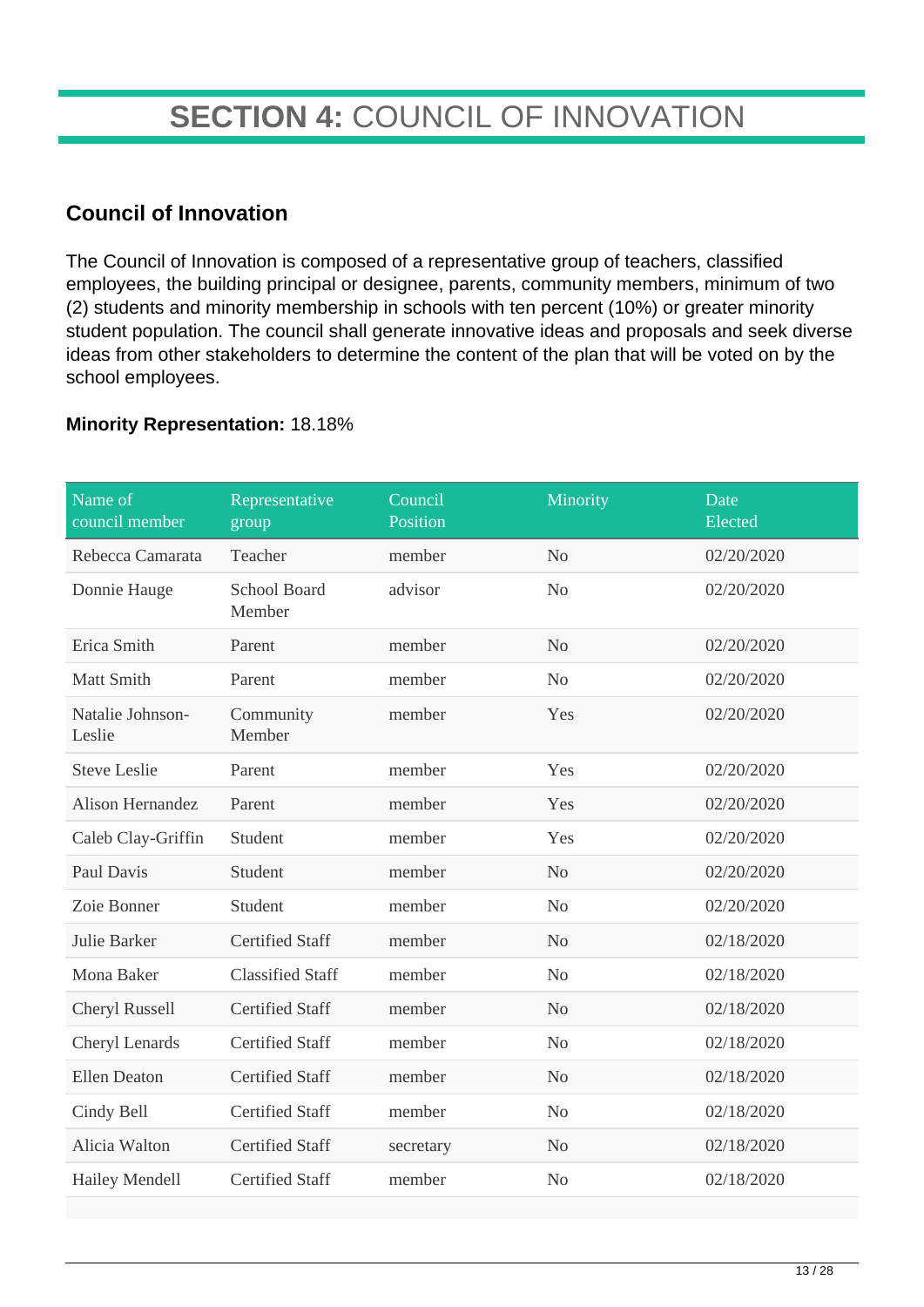| Name of<br>council member | Representative<br>group      | Council<br>Position | <b>Minority</b> | Date<br>Elected |
|---------------------------|------------------------------|---------------------|-----------------|-----------------|
| <b>Shelly Murray</b>      | <b>Certified Staff</b>       | member              | N <sub>0</sub>  | 03/18/2020      |
| Debbie West               | <b>Certified Staff</b>       | member              | N <sub>0</sub>  | 02/18/2020      |
| Lisa Hogan                | School Adminstrator member   |                     | N <sub>0</sub>  | 02/18/2020      |
| Debbie Bean               | School Adminstrator chairman |                     | N <sub>0</sub>  | 02/18/2020      |

**Data Entry Date:** 05/11/20 | **Data Modified Date:** 05/11/20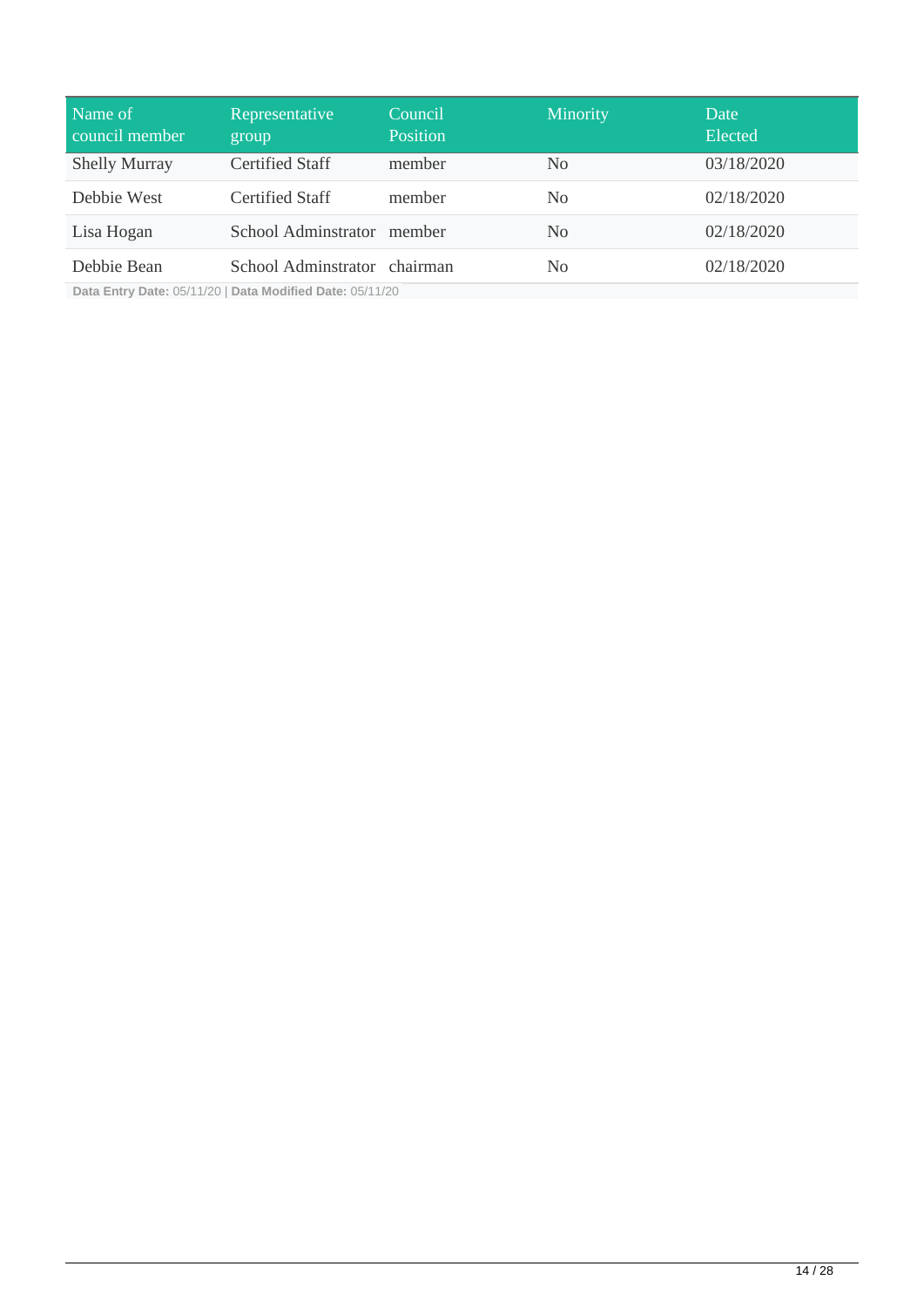## **SECTION 5:** VISION AND MISSION

### **The school's Vision statement**

Whatever It Takes For Every Child...

### **The school's Mission statement**

UHSMA School Mission

to provide an educational progressive environment that is safe, diverse and accepting for all students.

to prepare, engage and inspire our students to be their best in a quickly changing global community through:

Academic achievement

Social and physical development

College and career readiness

Technological advancement

#### **Vision & Misson are:**

Revisited without changes

**Data Entry Date:** 03/02/20 | **Data Modified Date:** 05/11/20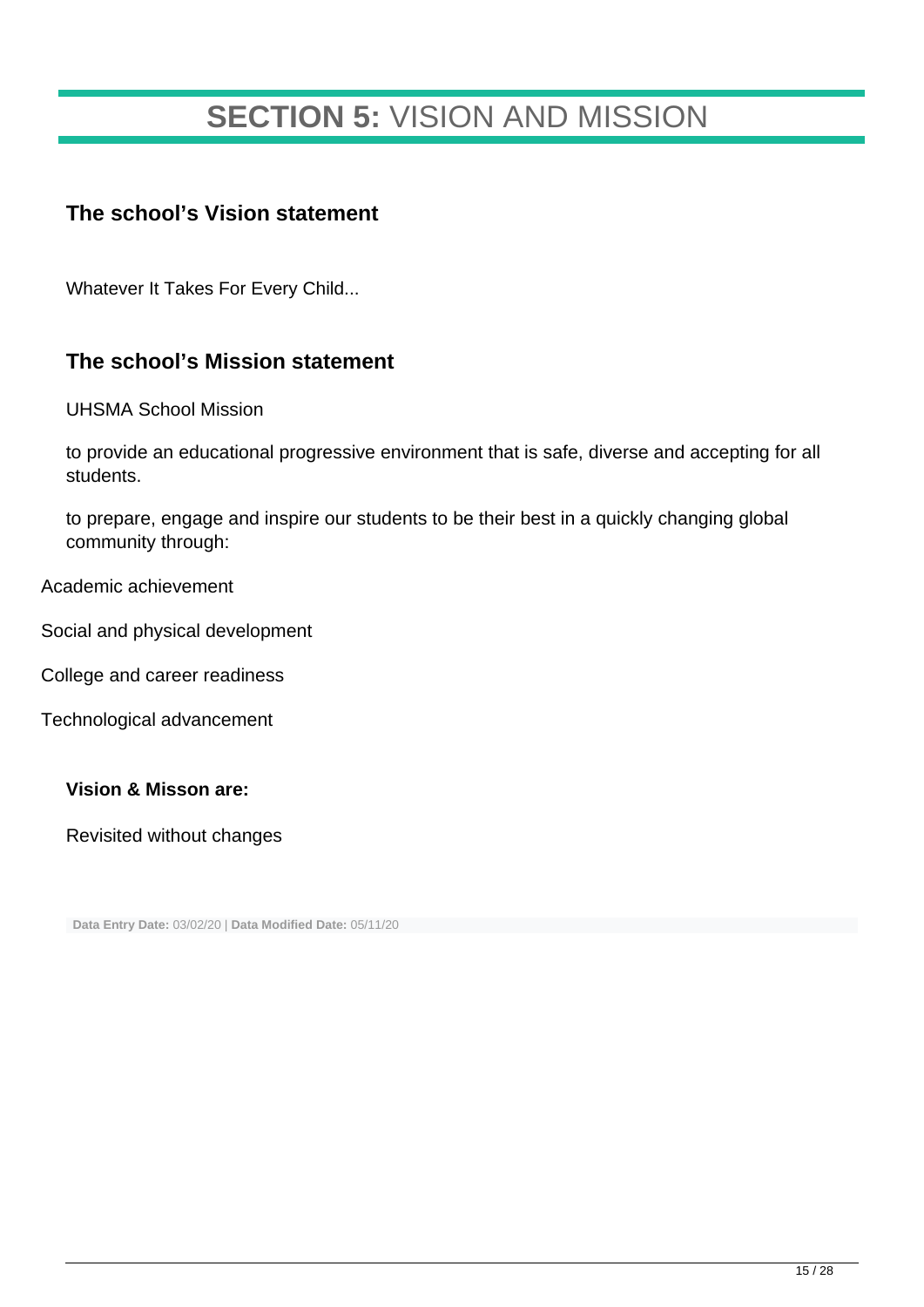## **SECTION 5:** TIMELINE OF WORK

## **Timeline of work:**

| Date       | Vision & Mission Work                                                                                                 | Stakeholders Involved                                                                                                 |
|------------|-----------------------------------------------------------------------------------------------------------------------|-----------------------------------------------------------------------------------------------------------------------|
| 02/20/2020 | Reviewed our Vision and Mission statement<br>with SOI Council members and decided to<br>make no changes at this time. | Reviewed our Vision and Mission statement<br>with SOI Council members and decided to<br>make no changes at this time. |

**Data Entry Date:** 03/02/20 | **Data Modified Date:** 03/02/20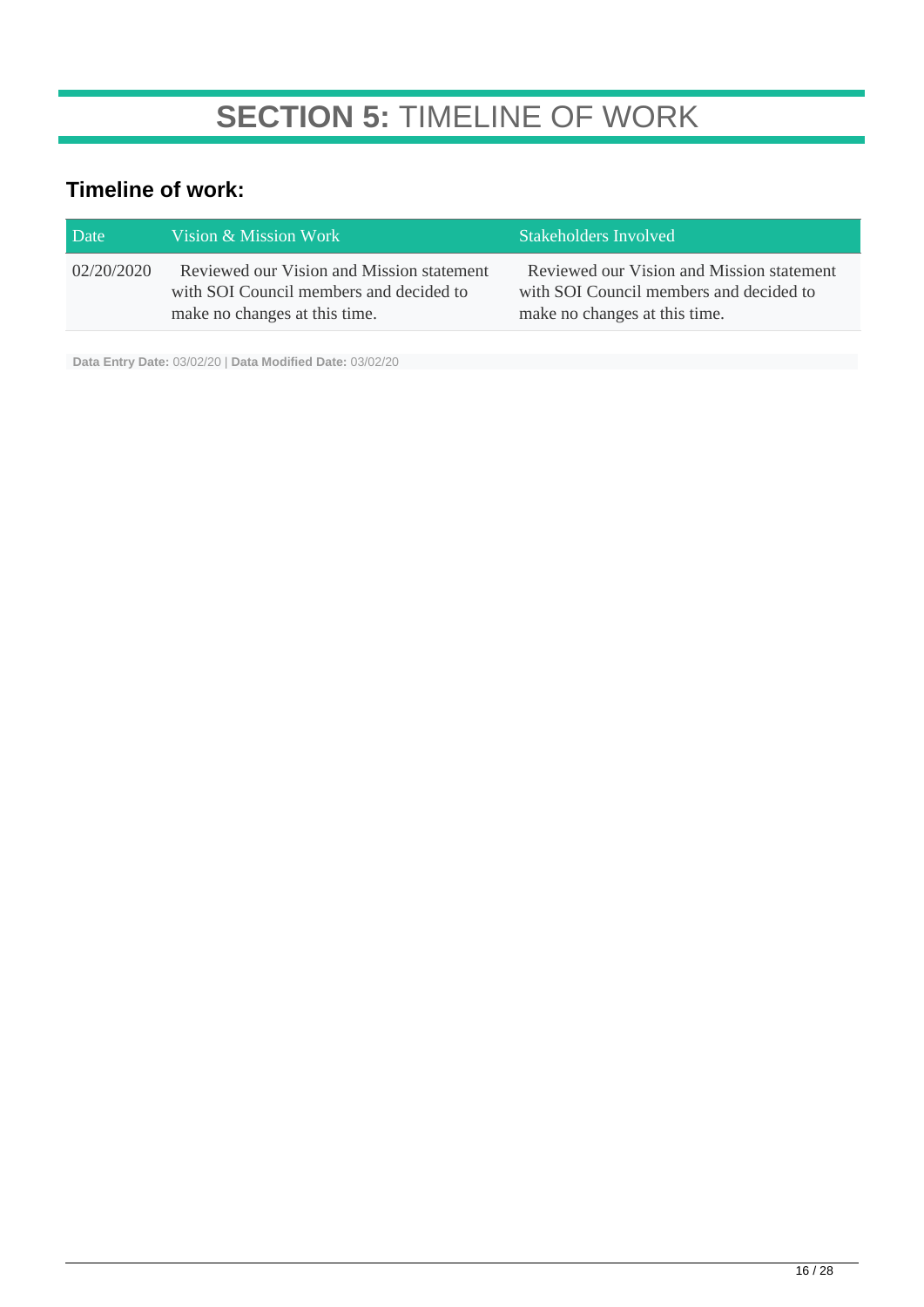## **SECTION 6:** GOALS AND ANTICIPATED OUTCOMES

### **Goals and Anticipated Outcomes**

These may include, but are not limited to, the following goals outlined in **AR Code § 6-15-2803** (2016)

#### Goal 1:

During the 2020-2021 school year, all students will be challenged and supported to achieve a high standard of literacy academic performance and growth through implementation of a guaranteed and viable curriculum, along with the expansion of inclusive education programs for our students with disabilities. In order to achieve this goal, teachers will continue a study of *High Reliability Schools..The Next Step in School Reform* to hone effective differentiated instructional skills and strategies.

Two more literacy co-teaching classrooms will be added to our 2020-2021 building schedule. Local assessment data, as well as, ESSA scores that will be reported June 2021 will be utilized to measure student growth. Local data, DRA and STAR assessments will be collected three times each year for interim monitoring of progress. We will achieve a 10% increase in the number of students scoring on grade level or above on the ACT Aspire state assessment (43.1%) by the end of the 2021 school year.

#### Goal  $2^{\mathcal{P}}$

During the 2020-2021 school year, all staff will create a safe, nurturing, and respectful learning environment resulting in an educational experience that supports the whole child by fostering social and emotional skill development for all students. In order to achieve this goal, a mentoring program will be incorporated into our current House System to establish a culture of belonging and relationship building. A district wide parent survey was recently posted (May 2020) for parents. 95.2% of parents who responded reported our district is a safe and welcoming school environment. Even with us being closed for COVID, on a separate survey focusing on our House System, 63 out of 392 students responded overwhelmingly positive; 100% liked our Houses. House survey for 2020-2021 will be completed during school hours, therefore, we will have 100% respondents. Intermittent student and teacher surveys, along with House Student Council meeting minutes, will be utilized for monitoring our progress toward this goal. Percentage of respondents completing end of year school parent surveys in 2021 will increase by 5% from the 2019-2020 school year with at least 95% in agreement that UHSMA is a safe and welcoming school.

#### Goal 3:

During the 2020-2021 school year, 100% of UHSMA teachers will engage students in productive and innovative 21st century learning experiences. In order to achieve this goal, teachers will work through the context of all core academic subjects to include project-based learning, inquiry-based, experiential,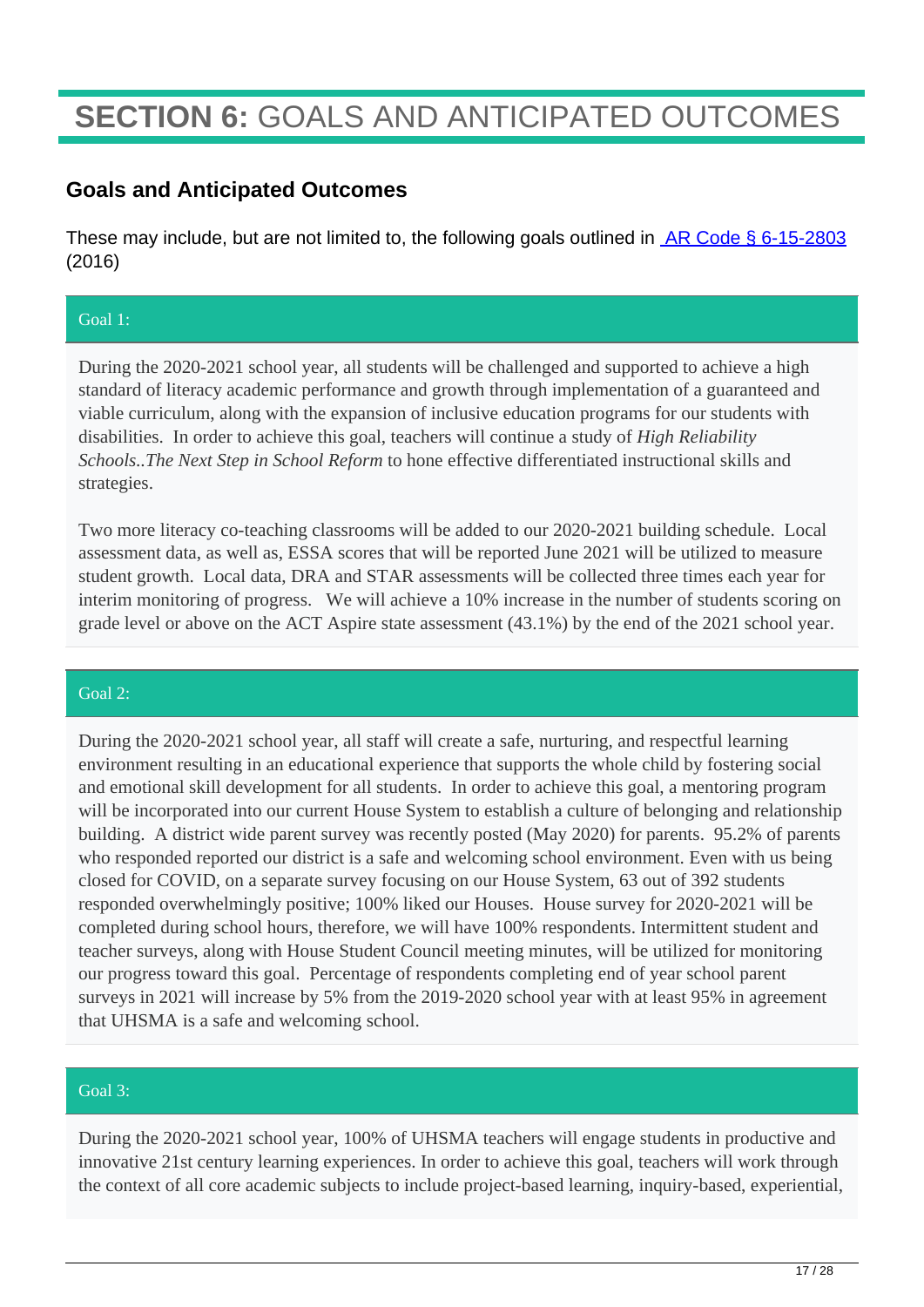real-world events and effectively address current problems or challenges that require well-reasoned critical thinking of students. Our embedded medical arts theme will provide real-life exposure to the field of medical arts and future job opportunities for students, as they become adults. Teacher PLCs will meet monthly to monitor progress and discuss current student engagement. Engaged students take ownership of their own learning and behavior. The administrators will monitor daily attendance records and disciplinary referrals weekly. Average Daily Attendance will increase 5%. Office Disciplinary Referrals and minors will decrease 15% by the end of 2020-2021school year.

**Data Entry Date:** 03/02/20 | **Data Modified Date:** 05/07/20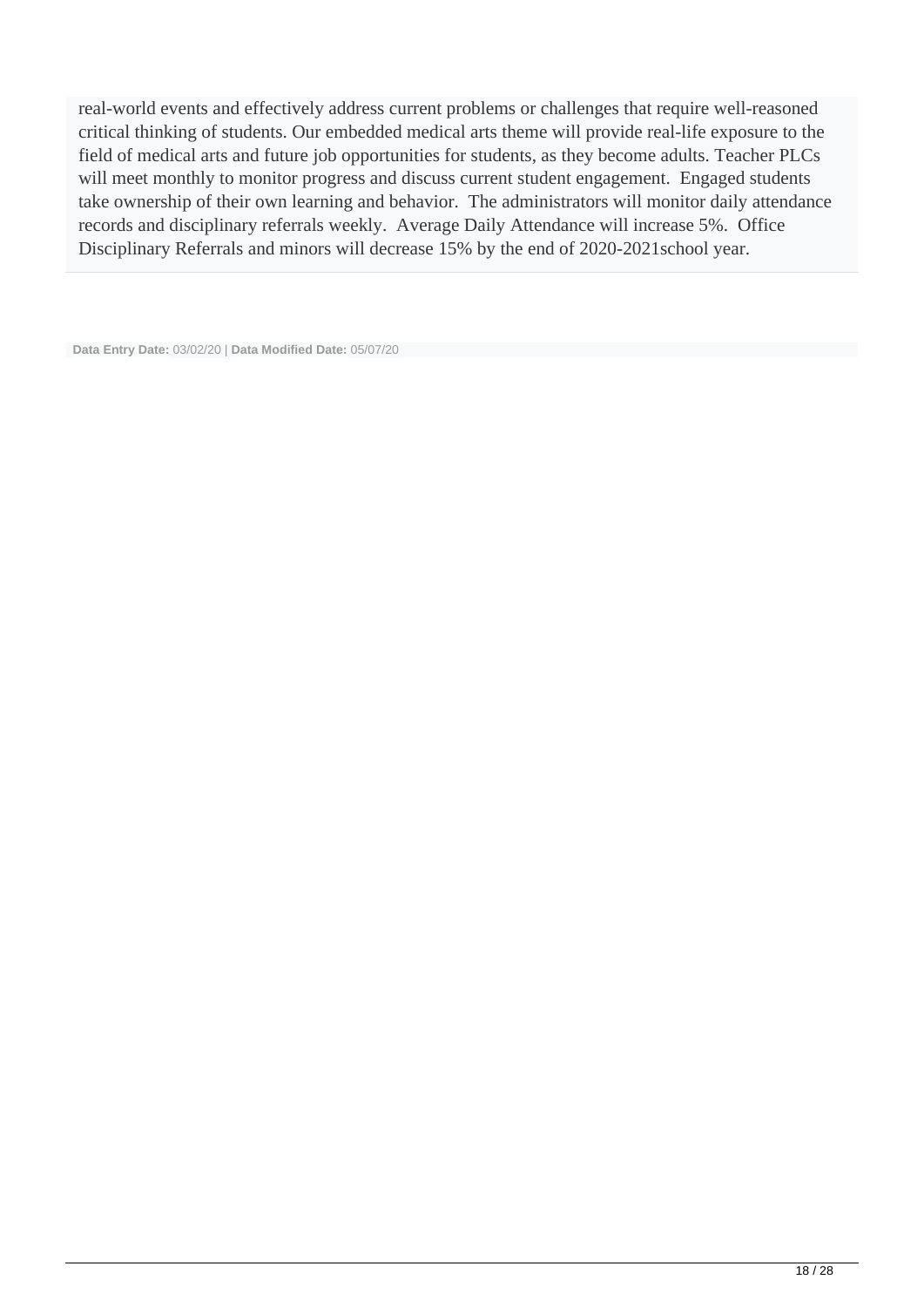## **SECTION 7:** THEORY OF ACTION TO ACHIEVE INNOVATION GOALS - INNOVATION PLAN

### **Theory of Action to Achieve Innovation Goals: Innovation Plan**

Please connect the SOI goals to the innovations,performance targets, timeline, and waivers needed for implementation. Note: limit the response to no more than five (5) goals. Complete Theory of Action for each goal.

 Goal 1 | During the 2020-2021 school year, all students will be challenged and supported to achieve a high standard of literacy academic performance and growth through implementation of a guaranteed and viable curriculum, along with the expansion of inclusive education programs for our students with disabilities. In order to achieve this goal, teachers will continue a study of High Reliability Schools..The Next Step in School Reform to hone effective differentiated instructional skills and strategies.Two more literacy co-teaching classrooms will be added to our 2020-2021 building schedule. Local assessment data, as well as, ESSA scores that will be reported June 2021 will be utilized to measure student growth. Local data, DRA and STAR assessments will be collected three times each year for interim monitoring of progress. We will achieve a 10% increase in the number of students scoring on grade level or above on the ACT Aspire state assessment (43.1%) by the end of the 2021 school year.

| Output/Actions<br>(innovation strategy)               | If we continue the expansion of our co-teaching program for students with<br>disabilities using collaboration among gen ed and sped staff to enhance learning for<br>students across the grade levels |
|-------------------------------------------------------|-------------------------------------------------------------------------------------------------------------------------------------------------------------------------------------------------------|
| <b>Expected Short Term</b><br>Outcome                 | all students are receiving more instruction of grade level content and spending more<br>time with gen ed peers.                                                                                       |
| Interim Performance<br>Target with expected<br>change | The Boundless Learning Co-Teaching project provides research to validate student<br>progress toward growth.                                                                                           |
| Data/Instrument                                       | We will use data provided by ACT Aspire to determine growth along with local data<br>assessments                                                                                                      |
| Date<br>(by when)                                     | 06/30/2021                                                                                                                                                                                            |
| Materials/Resources<br>needed                         | Training for each co-teaching team                                                                                                                                                                    |
| Waiver Needed?                                        | Yes                                                                                                                                                                                                   |

**Data Entry Date:** 03/02/20 | **Data Modified Date:** 05/07/20

 Goal 1 | During the 2020-2021 school year, all students will be challenged and supported to achieve a high standard of literacy academic performance and growth through implementation of a guaranteed and viable curriculum, along with the expansion of inclusive education programs for our students with disabilities. In order to achieve this goal, teachers will continue a study of High Reliability Schools..The Next Step in School Reform to hone effective differentiated instructional skills and strategies.Two more literacy co-teaching classrooms will be added to our 2020-2021 building schedule. Local assessment data, as well as, ESSA scores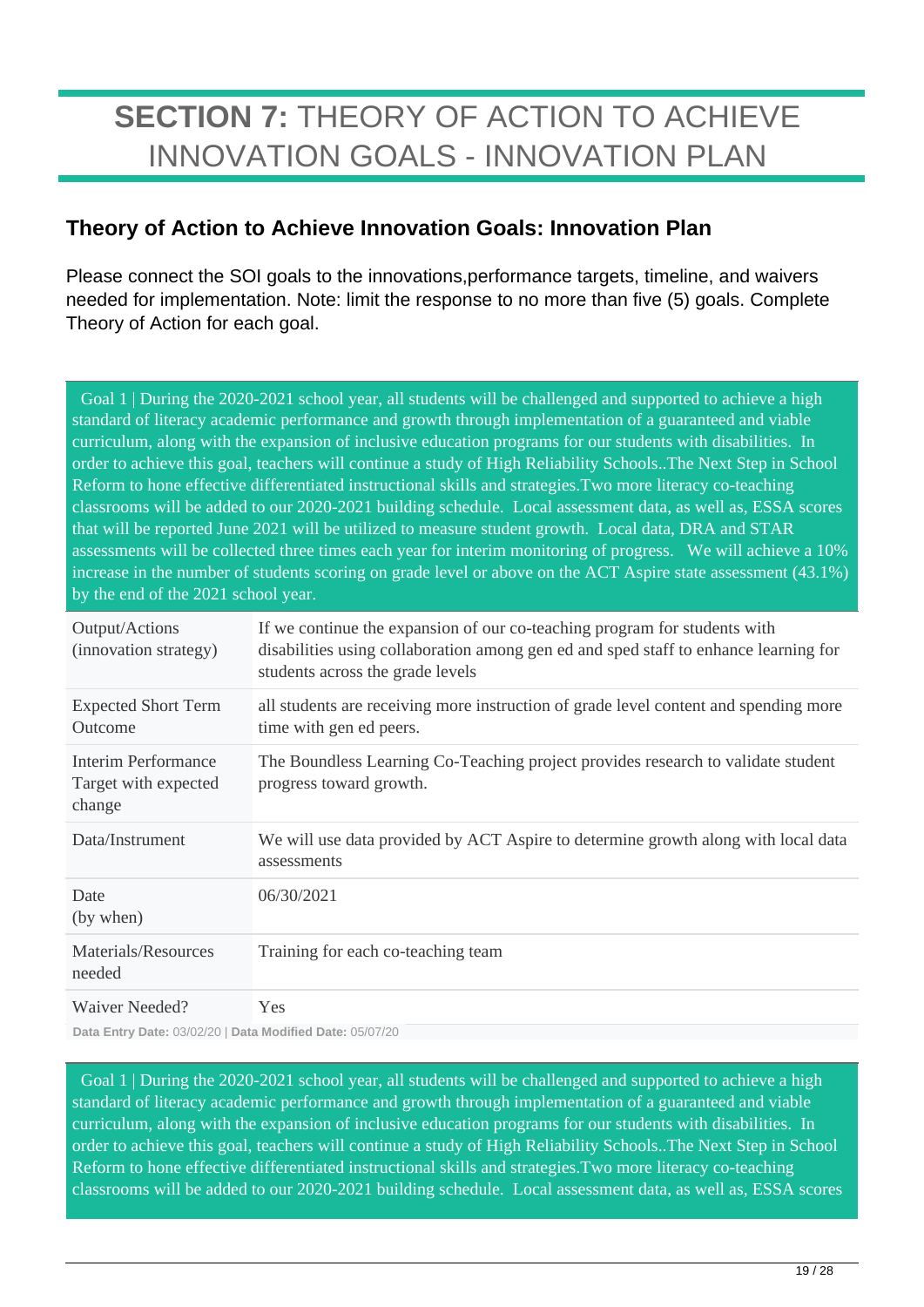that will be reported June 2021 will be utilized to measure student growth. Local data, DRA and STAR assessments will be collected three times each year for interim monitoring of progress. We will achieve a 10% increase in the number of students scoring on grade level or above on the ACT Aspire state assessment (43.1%) by the end of the 2021 school year.

| Output/Actions<br>(innovation strategy)               | If we create a literacy demonstration classroom with a teacher leader who can<br>provide modeling for peers                                                                                                                    |
|-------------------------------------------------------|--------------------------------------------------------------------------------------------------------------------------------------------------------------------------------------------------------------------------------|
| <b>Expected Short Term</b><br>Outcome                 | Then we will know that instructional best practice is being modeled for all teachers.                                                                                                                                          |
| Interim Performance<br>Target with expected<br>change | This will ensure that students may achieve at high levels in literacy as the teachers<br>will have analyzed student work to determine which skills are not being mastered<br>and need extra instruction/independent work time. |
| Data/Instrument                                       | PLC teams will meet to analyze mastery level of each essential literacy skill.                                                                                                                                                 |
| Date<br>(by when)                                     | 10/19/2020                                                                                                                                                                                                                     |
| Materials/Resources<br>needed                         | Professional development for teachers for data analysis.<br>teacher leader                                                                                                                                                     |
| Waiver Needed?                                        | No                                                                                                                                                                                                                             |

**Data Entry Date:** 03/02/20 | **Data Modified Date:** 07/08/20

 Goal 1 | During the 2020-2021 school year, all students will be challenged and supported to achieve a high standard of literacy academic performance and growth through implementation of a guaranteed and viable curriculum, along with the expansion of inclusive education programs for our students with disabilities. In order to achieve this goal, teachers will continue a study of High Reliability Schools..The Next Step in School Reform to hone effective differentiated instructional skills and strategies.Two more literacy co-teaching classrooms will be added to our 2020-2021 building schedule. Local assessment data, as well as, ESSA scores that will be reported June 2021 will be utilized to measure student growth. Local data, DRA and STAR assessments will be collected three times each year for interim monitoring of progress. We will achieve a 10% increase in the number of students scoring on grade level or above on the ACT Aspire state assessment (43.1%) by the end of the 2021 school year.

| Output/Actions<br>(innovation strategy)               | If we develop a Literacy Content Focus class each semester that every student will<br>attend in addition to their core literacy class  |
|-------------------------------------------------------|----------------------------------------------------------------------------------------------------------------------------------------|
| <b>Expected Short Term</b><br>Outcome                 | Then all students will spend an additional 45 hours of literacy instruction.                                                           |
| Interim Performance<br>Target with expected<br>change | This will allow data driven instruction of literacy skills identified with less than 65%<br>mastery to be targeted during FOCUS class. |
| Data/Instrument                                       | Progress will be monitored weekly with a short exit ticket.                                                                            |
| Date<br>(by when)                                     | 05/30/2021                                                                                                                             |
| Materials/Resources                                   | self-paced online program                                                                                                              |
| needed                                                | targeted mini-lesson plans                                                                                                             |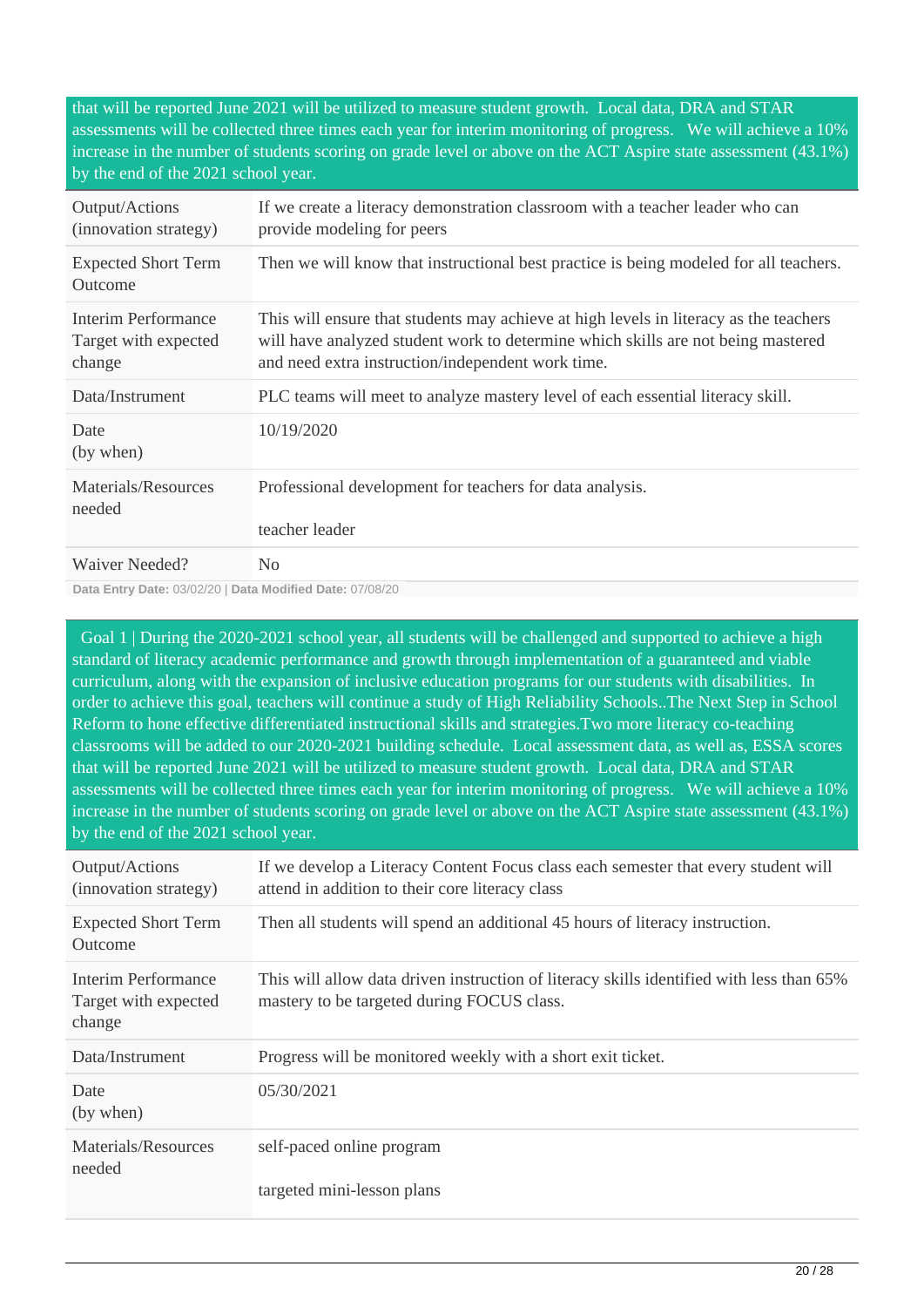**Data Entry Date:** 05/07/20 | **Data Modified Date:** 05/07/20

 Goal 2 | During the 2020-2021 school year, all staff will create a safe, nurturing, and respectful learning environment resulting in an educational experience that supports the whole child by fostering social and emotional skill development for all students. In order to achieve this goal, a mentoring program will be incorporated into our current House System to establish a culture of belonging and relationship building. A district wide parent survey was recently posted (May 2020) for parents. 95.2% of parents who responded reported our district is a safe and welcoming school environment. Even with us being closed for COVID, on a separate survey focusing on our House System, 63 out of 392 students responded overwhelmingly positive; 100% liked our Houses. House survey for 2020-2021 will be completed during school hours, therefore, we will have 100% respondents. Intermittent student and teacher surveys, along with House Student Council meeting minutes, will be utilized for monitoring our progress toward this goal. Percentage of respondents completing end of year school parent surveys in 2021 will increase by 5% from the 2019-2020 school year with at least 95% in agreement that UHSMA is a safe and welcoming school.

| Output/Actions<br>(innovation strategy)                      | If we include a mentoring program with our House System                           |
|--------------------------------------------------------------|-----------------------------------------------------------------------------------|
| <b>Expected Short Term</b><br>Outcome                        | then we can create a deeper sense of community for our students.                  |
| <b>Interim Performance</b><br>Target with expected<br>change | which is tied to our overall goal to ensure our students are emotionally healthy. |
| Data/Instrument                                              | which can be measured by student surveys, mental health and discipline referrals. |
| Date<br>(by when)                                            | 05/25/2020                                                                        |
| Materials/Resources<br>needed                                | Professional development for mentoring program.<br>Time for implementation.       |
| Waiver Needed?                                               | N <sub>0</sub>                                                                    |

**Data Entry Date:** 03/02/20 | **Data Modified Date:** 03/02/20

 Goal 3 | During the 2020-2021 school year, 100% of UHSMA teachers will engage students in productive and innovative 21st century learning experiences. In order to achieve this goal, teachers will work through the context of all core academic subjects to include project-based learning, inquiry-based, experiential, real-world events and effectively address current problems or challenges that require well-reasoned critical thinking of students. Our embedded medical arts theme will provide real-life exposure to the field of medical arts and future job opportunities for students, as they become adults. Teacher PLCs will meet monthly to monitor progress and discuss current student engagement. Engaged students take ownership of their own learning and behavior. The administrators will monitor daily attendance records and disciplinary referrals weekly. Average Daily Attendance will increase 5%. Office Disciplinary Referrals and minors will decrease 15% by the end of 2020-2021school year.

| Output/Actions             | If we continue to embed our medical arts PBLs and PLTW activities into our daily    |
|----------------------------|-------------------------------------------------------------------------------------|
| (innovation strategy)      | curriculum                                                                          |
| <b>Expected Short Term</b> | then we will see more engaged students. We want students to have more ownership     |
| Outcome                    | in the work they are doing. In addition to having more engaged students we will see |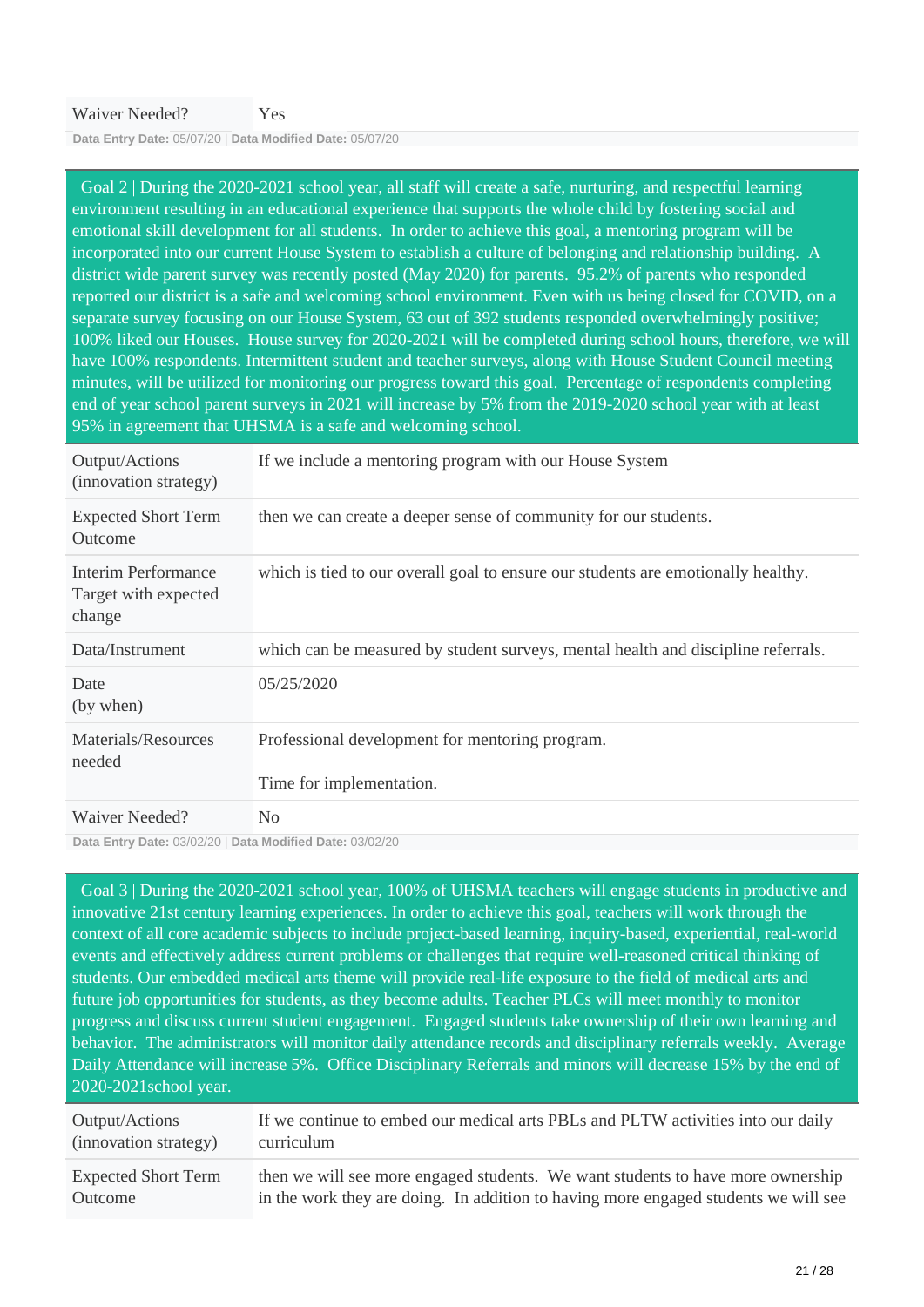|                                                       | a rise in attendance because students will want to attend school daily,                                                                                                                                                                                                                                                                                                                                                             |
|-------------------------------------------------------|-------------------------------------------------------------------------------------------------------------------------------------------------------------------------------------------------------------------------------------------------------------------------------------------------------------------------------------------------------------------------------------------------------------------------------------|
| Interim Performance<br>Target with expected<br>change | which is tied to our overall goal of creating cross curriculum experiences that<br>increase student engagement and excitement in the learning process to<br>maximize the potential of every student.                                                                                                                                                                                                                                |
| Data/Instrument                                       | which can be measured by looking at the amount of teachers that were PBL and<br>PLTW certified in 2018-2019 school year versus the amount of teacher certified<br>currently. We also plan to look at attendance in the year of 2018-2019 before our<br>teachers were trained in PBL and PLTW. Student engagement ESSA overall score<br>of 45.38 will increase by 10% after one year. Student attendance will increase by<br>$5\%$ . |
| Date<br>(by when)                                     | 05/25/2021                                                                                                                                                                                                                                                                                                                                                                                                                          |
| Materials/Resources<br>needed                         | Teachers need planning time to plan the PBL and PLTW Units.                                                                                                                                                                                                                                                                                                                                                                         |
| Waiver Needed?                                        | N <sub>0</sub>                                                                                                                                                                                                                                                                                                                                                                                                                      |

**Data Entry Date:** 03/02/20 | **Data Modified Date:** 07/08/20

 Goal 3 | During the 2020-2021 school year, 100% of UHSMA teachers will engage students in productive and innovative 21st century learning experiences. In order to achieve this goal, teachers will work through the context of all core academic subjects to include project-based learning, inquiry-based, experiential, real-world events and effectively address current problems or challenges that require well-reasoned critical thinking of students. Our embedded medical arts theme will provide real-life exposure to the field of medical arts and future job opportunities for students, as they become adults. Teacher PLCs will meet monthly to monitor progress and discuss current student engagement. Engaged students take ownership of their own learning and behavior. The administrators will monitor daily attendance records and disciplinary referrals weekly. Average Daily Attendance will increase 5%. Office Disciplinary Referrals and minors will decrease 15% by the end of 2020-2021school year.

| Output/Actions<br>(innovation strategy)               | If we utilize our Elective Classes to provide choice for students and teachers                                                                                        |
|-------------------------------------------------------|-----------------------------------------------------------------------------------------------------------------------------------------------------------------------|
| <b>Expected Short Term</b><br>Outcome                 | then we can not only increase student engagement, but build stronger connections<br>between teachers and students, while at the same time, supporting literacy growth |
| Interim Performance<br>Target with expected<br>change | which is tied to our goal of increasing student engagement ESSA overall score and<br>improving literacy skills.                                                       |
| Data/Instrument                                       | This can be measured in several ways, one of which is discipline reports and by<br>student surveys and local data analysis.                                           |
| Date<br>(by when)                                     | 05/18/2021                                                                                                                                                            |
| Materials/Resources<br>needed                         | professional development for strategies that will support literacy development within<br>elective classes                                                             |
| Waiver Needed?                                        | N <sub>0</sub>                                                                                                                                                        |

**Data Entry Date:** 05/20/20 | **Data Modified Date:** 07/08/20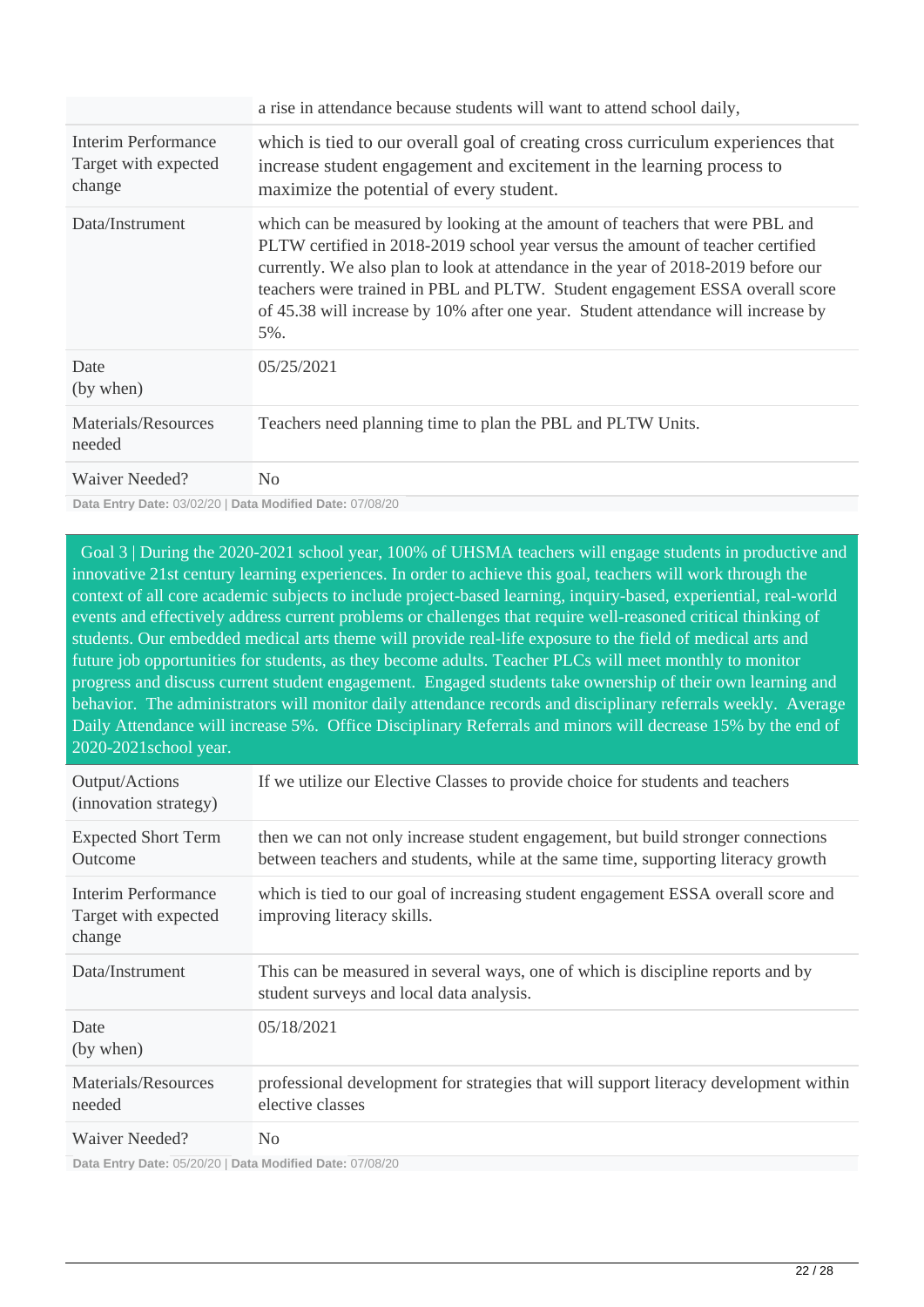## **SECTION 7:** WAIVERS

## **Waivers needed to Achieve Proposed Innovations**

The linked chart may assist: **[Commonly Granted Waivers](http://www.arkansased.gov/public/userfiles/Learning_Services/Charter%20and%20Home%20School/Charter%20School-Division%20of%20Learning%20Services/Applications/Waiver_Document.pdf)**

 Goal 1 | During the 2020-2021 school year, all students will be challenged and supported to achieve a high standard of literacy academic performance and growth through implementation of a guaranteed and viable curriculum, along with the expansion of inclusive education programs for our students with disabilities. In order to achieve this goal, teachers will continue a study of High Reliability Schools..The Next Step in School Reform to hone effective differentiated instructional skills and strategies.Two more literacy co-teaching classrooms will be added to our 2020-2021 building schedule. Local assessment data, as well as, ESSA scores that will be reported June 2021 will be utilized to measure student growth. Local data, DRA and STAR assessments will be collected three times each year for interim monitoring of progress. We will achieve a 10% increase in the number of students scoring on grade level or above on the ACT Aspire state assessment (43.1%) by the end of the 2021 school year.

| Waiver Sought | Teacher Licensure Waiver: Ark. Code 6-15-1004, 6-17-309, 6-17-401, 6-17-902, and<br>6-17-919Standards 4-D.1, and Rules governing Educator Licensure Section 7.00DESE<br>Rules 7.10.1 Governing Nutrition and Physical Activity and Body Mass Index for Age<br>Assessment Protocols in Arkansas Public Schools                                                                                                  |
|---------------|----------------------------------------------------------------------------------------------------------------------------------------------------------------------------------------------------------------------------------------------------------------------------------------------------------------------------------------------------------------------------------------------------------------|
| Rationale     | We would like to ask for flexibility in the delivery of one of our physical education classes<br>each week. Due to other assignments, our PE certified teacher is not in our building after<br>1:30 each afternoon. We have a PE paraprofessional who could provide instruction for this<br>time slot at the direction of the certified PE teacher, following his written lesson plans.                        |
| Explanation   | The flexible schedule will allow for the scheduling of our Literacy Content Focus class in<br>the mornings. It would also provide increased collaboration time for teachers. Lastly, by<br>moving all block classes (music, art, PE, technology, library) to the afternoon instead of the<br>morning, we will allow for a longer period of uninterrupted time for the teachers and<br>students in the morning. |

**Data Entry Date:** 03/02/20 | **Data Modified Date:** 08/06/20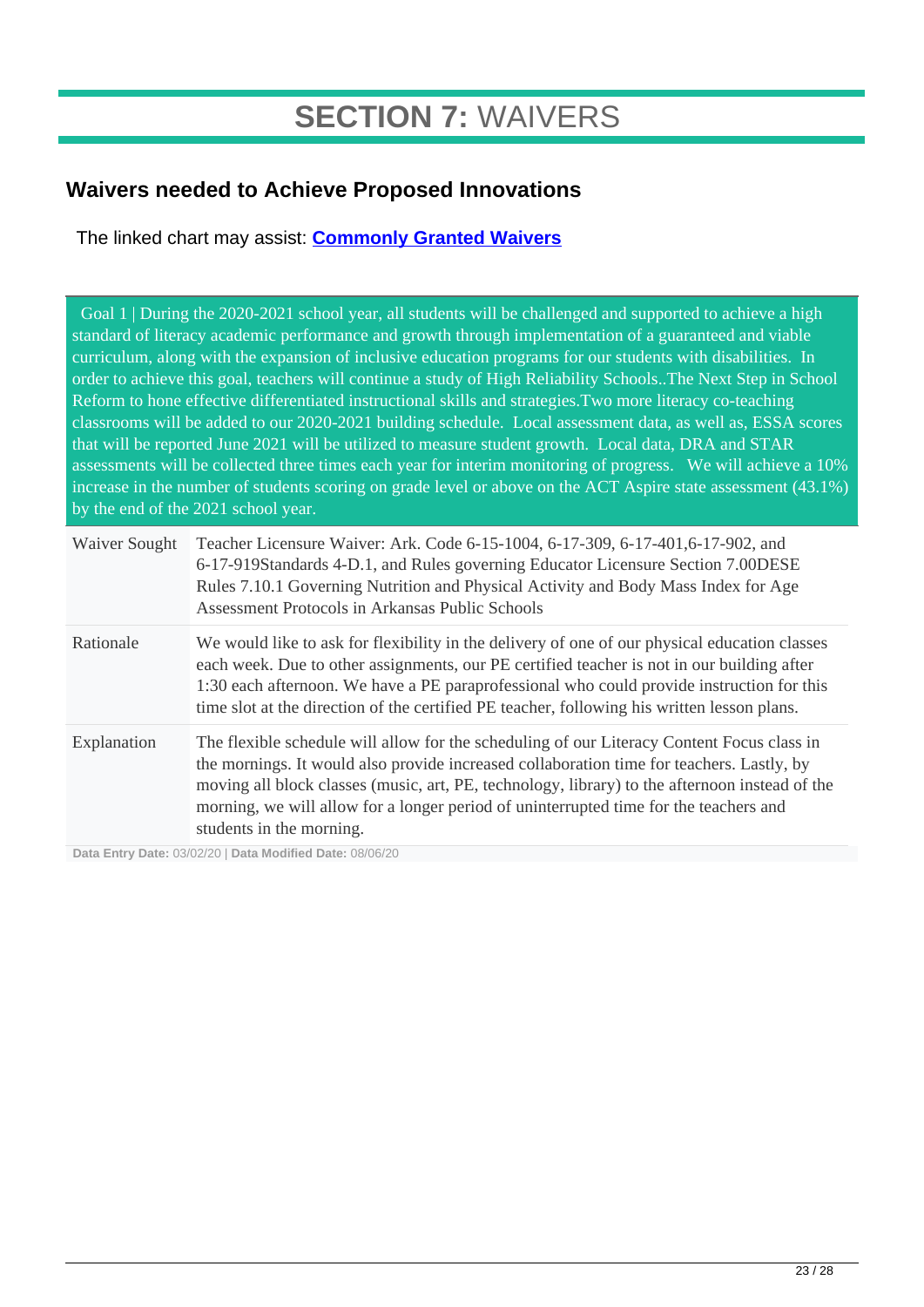## **SECTION 8:** ELECTION RESULTS

### **Election Results**

Faculty and staff of the school must vote on the innovation plan presented by the Council of Innovation. **Sixty percent of all school employees must vote in favor for the application to be submitted to the ADE.**

| Number of Licensed and Classified Staff                                   | 63         |
|---------------------------------------------------------------------------|------------|
| Number of Staff who voted                                                 | 58         |
| Number of Staff who voted for the proposed Plan                           | 58         |
| Number of Staff who voted against the proposed plan                       | $\bigcirc$ |
| Percentage of staff voting in favor of the proposed<br>plan of innovation |            |
| Data Entry Date: 05/08/20   Data Modified Date: 05/11/20                  |            |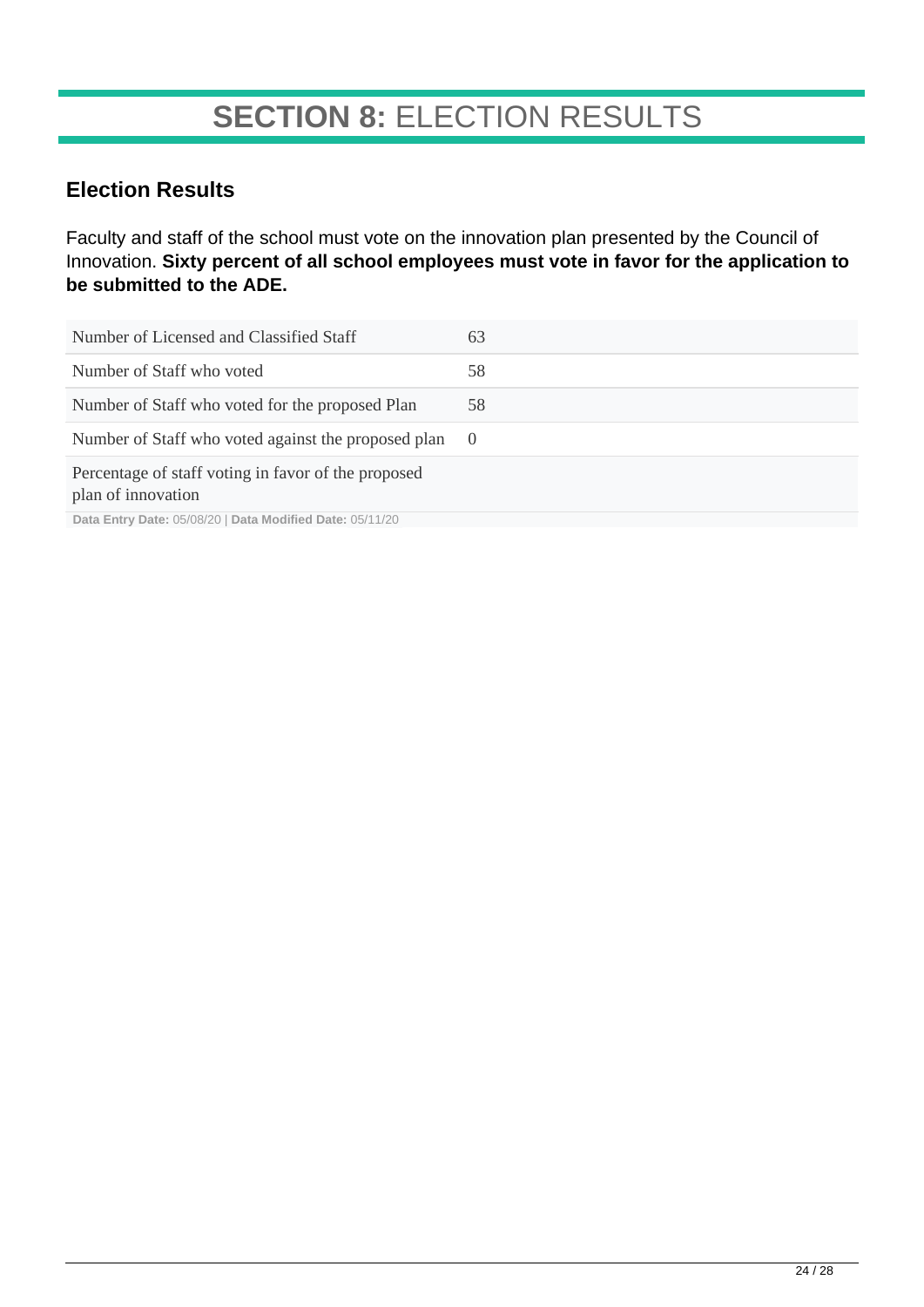## **SECTION 9:** PROFESSIONAL DEVELOPMENT SCOPE

### **2020-21 Professional Development Plan for Innovation Implementation**

**Innovation Strategy:** Literacy PD to accomplish our goal of increasing literacy scores.

#### Date What? What? Purpose (Why?) Target Audience (Who?) 08/11/2019 The Arkansas Co-Teaching Project collaborates with Johns Hopkins University $\hat{a} \in T^{M}S$ Center for Technology in Education for comprehensive professional development. Boundless Learning Co-Teaching (BLC) package is for coteachers and administrators. It is designed to teach effective co-planning, co-instructing, and coassessing, so that all students, including students with disabilities, reach academic and behavioral targets. It includes a face-to-face introductory session, facilitated online modules, electronic learning communities, on-site coaching visits, and pre/post implementation evaluations. We were unable to participate in this training with Johns Hopkins this year due to Covid. We will still **To increase student reading levels for SPED students SPED Teachers and eventually their students**

#### **Goals:** Goal 1, Goal 3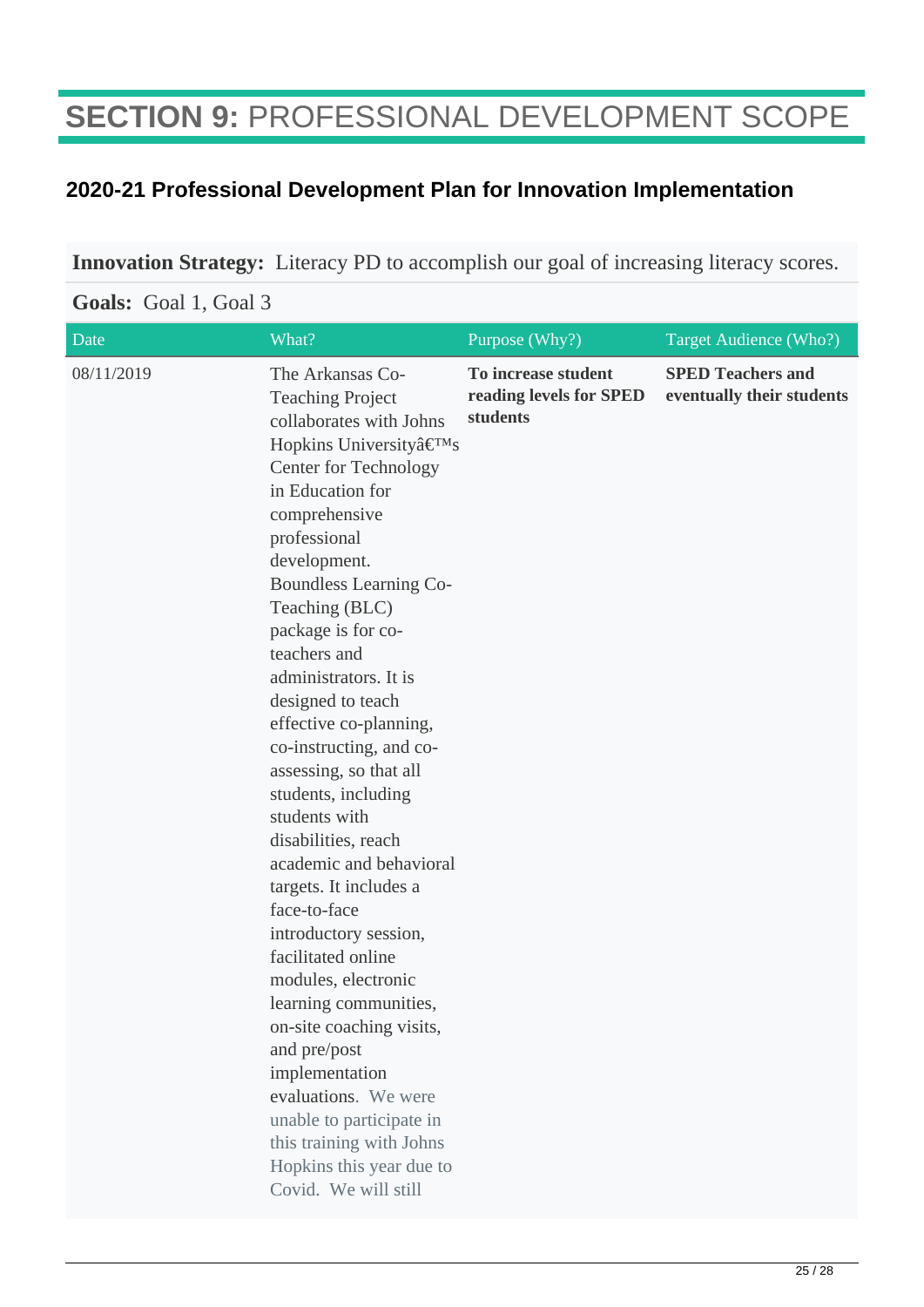## **Innovation Strategy:** Literacy PD to accomplish our goal of increasing literacy scores.

## **Goals:** Goal 1, Goal 3

| Date       | What?                                                                                                                                                                                                                                                                                                                                                                                          | Purpose (Why?)                                                                                                                                                                                                                  | Target Audience (Who?) |
|------------|------------------------------------------------------------------------------------------------------------------------------------------------------------------------------------------------------------------------------------------------------------------------------------------------------------------------------------------------------------------------------------------------|---------------------------------------------------------------------------------------------------------------------------------------------------------------------------------------------------------------------------------|------------------------|
|            | increase the number of<br>sections of co-teaching<br>in the sixth grade so that<br>ALL 6th grade resource<br>students will participate<br>in the classroom with<br>both a gen ed and sped<br>teacher. We plan to<br>train additional gen ed<br>and sped teachers over<br>the next few years so<br>that we may add fifth<br>grade literacy resource<br>co-teaching by the<br>21-22 school year. |                                                                                                                                                                                                                                 |                        |
| 09/28/2020 | <b>School visit to Cross</b><br><b>County Elementary</b><br>School to observe their<br>PLC process led by a<br>master literacy teacher.<br><b>Teachers will analyze</b><br>instructional strategies<br>and student work to<br>determine best practice<br>of literacy skills.                                                                                                                   | To train our master<br>teachers to conduct<br>literacy PLCs in which<br>classroom teachers will<br>examine student work so<br>that decisions on how to<br>drive instruction are<br>made solely on the needs<br>of our students. | master teachers        |
| 06/01/2020 | Conference with Arkansas<br><b>Public School Resource</b><br>Center-Above and<br>Beyond the Core                                                                                                                                                                                                                                                                                               | Schedule PD related to the Administrator<br><b>ADE High Reliability</b><br>Schools Initiative for<br>guaranteed and viable<br>quality curriculum                                                                                |                        |

## **Innovation Strategy:** Mentorship and Student Emotional Health

### **Goals:** Goal 2

| Date       | What?                    | Purpose (Why?)            | Target Audience (Who?)    |
|------------|--------------------------|---------------------------|---------------------------|
| 09/13/2020 | Begin with the Choose    | Through this program,     | Training will be provided |
|            | Love Program. This is a  | students will gain        | by our counselor for all  |
|            | no cost online           | awareness of the benefits | staff members. The        |
|            | comprehensive program    | related to each Cove      | counselor will partner    |
|            | created by educators for | Value (Courage,           | with Junior High students |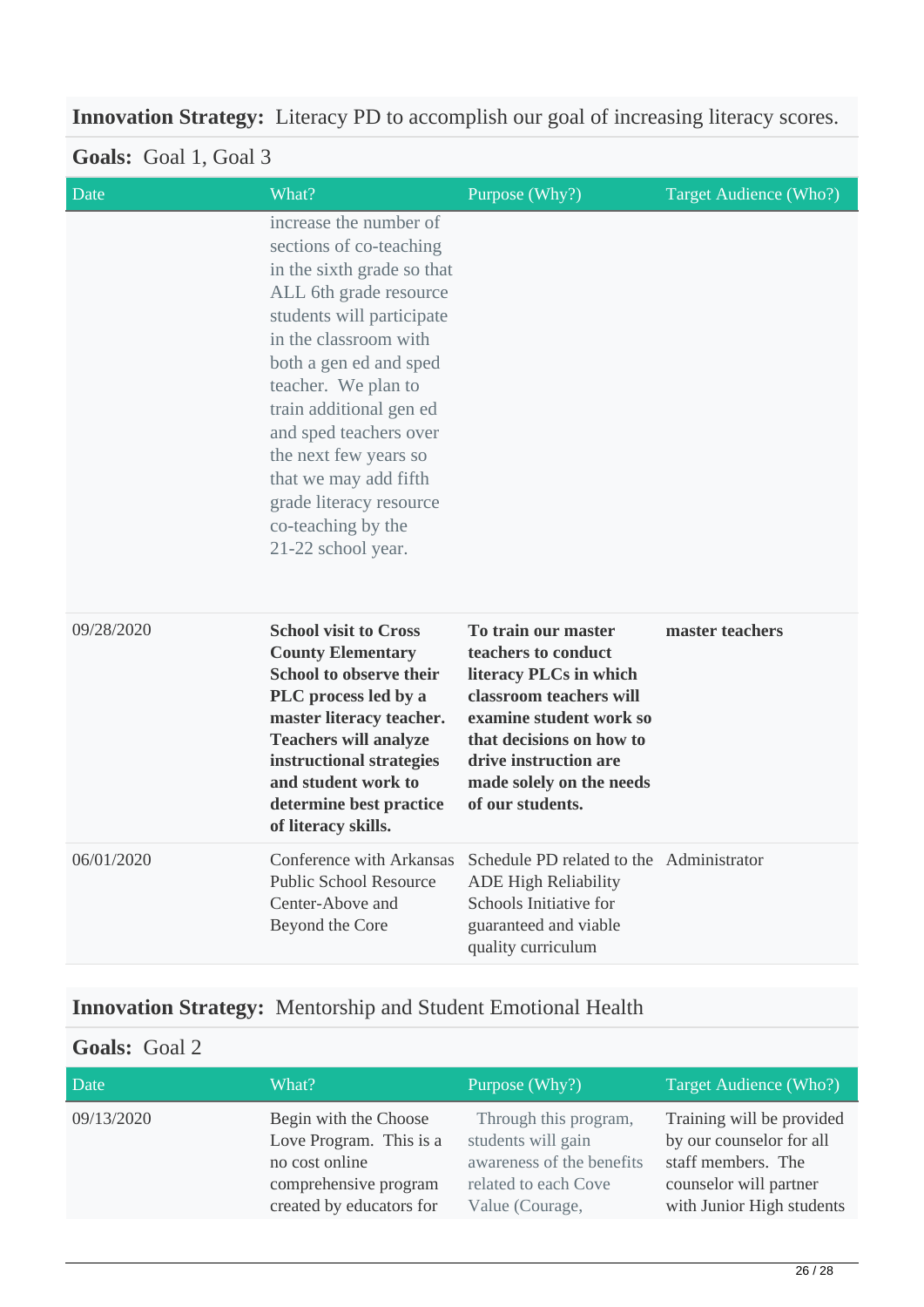## **Innovation Strategy:** Mentorship and Student Emotional Health

### **Goals:** Goal 2

| Date | What?                                                                                                                                                                                                                          | Purpose (Why?)                                                                                                                                                                                                                                                                                                                                                                                  | Target Audience (Who?)                                                                                                                                          |
|------|--------------------------------------------------------------------------------------------------------------------------------------------------------------------------------------------------------------------------------|-------------------------------------------------------------------------------------------------------------------------------------------------------------------------------------------------------------------------------------------------------------------------------------------------------------------------------------------------------------------------------------------------|-----------------------------------------------------------------------------------------------------------------------------------------------------------------|
|      | educators. It is aligned<br>with the Common Core<br>State Standards, American<br><b>School Counselor</b><br><b>Associations Mindsets</b><br>and Behaviors for Student<br>Success and CASEL's<br>Five Core SEL<br>Competencies. | Gratitude, Forgiveness<br>and Compassion in<br>Action) which encourages<br>them to be guided by and<br>demonstrate these traits in<br>their thoughts and<br>actions. We have<br>implemented our House<br>System to promote these<br>skills. This training will<br>provide teachers the tools<br>necessary to teach these<br>specific skills as they<br>mentor students in their<br>House Group. | to create instructional<br>videos for each of the<br>Core Value traits that will<br>be used by teachers as<br>discussion starters during<br>mentoring sessions. |
|      |                                                                                                                                                                                                                                |                                                                                                                                                                                                                                                                                                                                                                                                 |                                                                                                                                                                 |

## **Innovation Strategy:** Increasing Literacy scores

#### **Goals:** Goal 1

| Date       | What?                                                                      | Purpose (Why?)                                                                                                                                                                                                                                                                                                                 | Target Audience (Who?) |
|------------|----------------------------------------------------------------------------|--------------------------------------------------------------------------------------------------------------------------------------------------------------------------------------------------------------------------------------------------------------------------------------------------------------------------------|------------------------|
| 09/01/2020 | Continue with the Science<br>of Reading (RISE)<br>professional development | To strengthen teachers'<br>understanding of the<br>science of reading as well<br>as an in-depth<br>understanding of phonics<br>and phonemic awareness<br>to support our struggling<br>readers and help<br>independent readers<br>decode multi-syllabic<br>words and have a basis for<br>understanding the English<br>language. | Classroom teachers     |

**Innovation Strategy:** Increasing student engagement through embedded medical arts lessons in PBL, PLTW, etc

## **Goals:** Goal 1, Goal 3

| Date       | What?                                            | Purpose (Why?)                                                            | Target Audience (Who?) |
|------------|--------------------------------------------------|---------------------------------------------------------------------------|------------------------|
| 10/01/2020 | Project based-learning<br>(PBL) and Project Lead | Many of our teachers have Classroom teachers<br>already received training |                        |